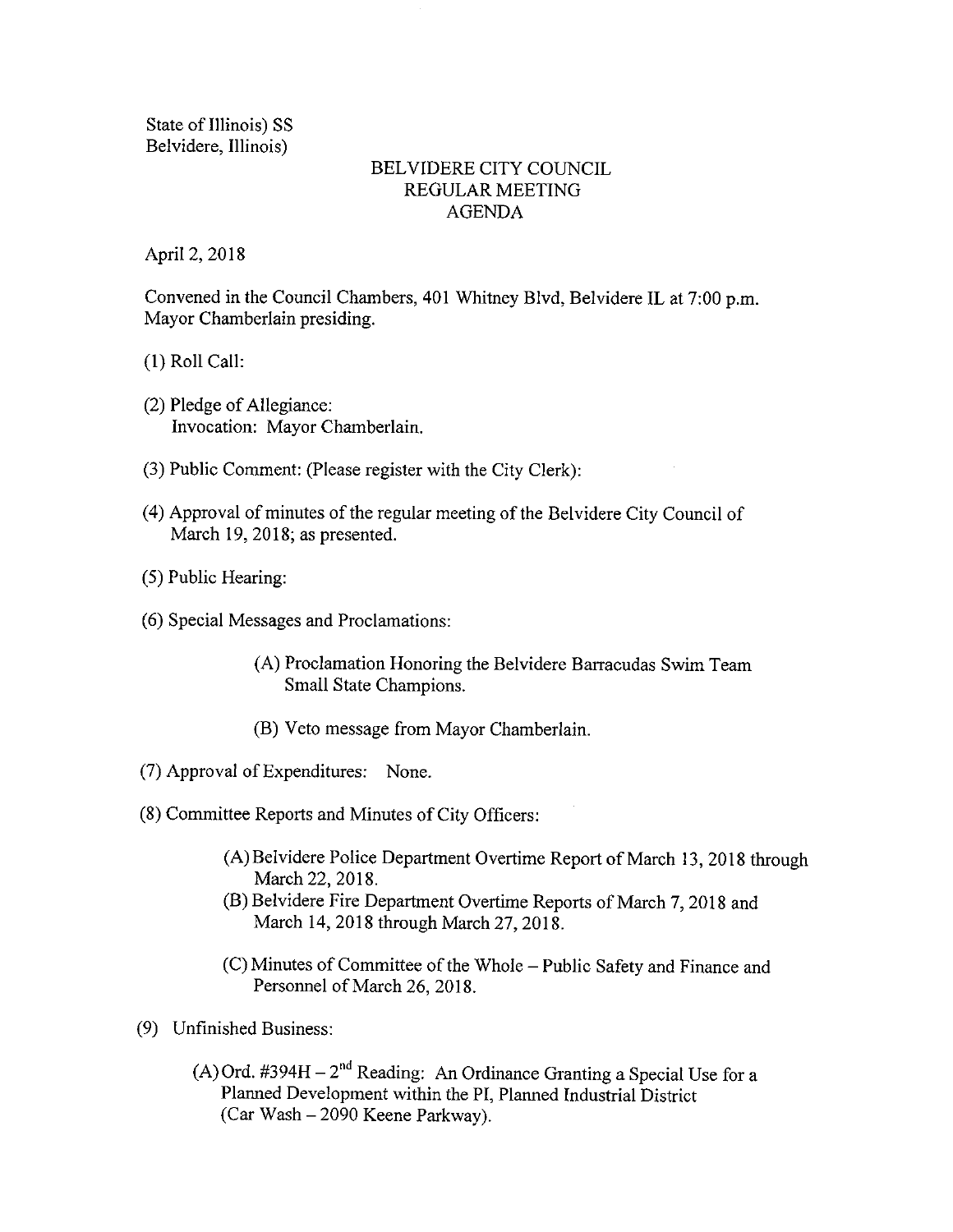10) New Business:

- A) Ord.  $\text{\#395H} 1^{\text{st}}$  Reading: An Ordinance Amending Section 110-221 Parking Violation Penalty of the City of Belvidere Municipal Code.
- (B) Ord.  $\#396H 1$ <sup>st</sup> Reading: An Ordinance Amending Section 14-452, Registration Fees of the City of Belvidere Municipal Code.

Motions forwarded from Committee of the Whole— Public Safety and Finance and Personnel of March 26, 2018.

Public Works Motions— Chairman Brooks:

- A) Motion to approve entering into an agreement with Lakeland Biologists for the 2018 Farmington Ponds Maintenance Program at an estimated cost of 15, 000 based on their proposal dated January 30, 2018. This work will be paid for from the Farmington Ponds Special Service Areas.
- $(B)$  Motion to approve the low bid from Trees "R" Us in the amount of \$54,600 for tree work from May 1, 2018 to April 30, 2019 for the City of Belvidere.
- C) Motion to approve the low bid from LawnCare by Walter in the amount of 380 per mowing for the mowing of Water Department Sites. This work will be paid from Water Department line item #61-5-810-6040.
- D) Motion to approve the low bid from Lawn Maintenance Services in the amount of \$460 per mowing for the mowing of the Public Works Sites. This work will be paid from Street Department line item #01-5-310-6002.
- E) Motion to approve the low bid from Lawn Maintenance Services in the amount of \$258 per mowing for the Farmington Ponds. This work will be paid from the Farmington Pond Maintenance Fund.
- F) Motion to approve the low bid from LawnCare by Walter in the amount of 20, 416 for the 2018 landscape maintenance program. This work will be paid for from Street Department line items  $\#01 - 5 - 310 - 6002$  and  $\#01 - 5 - 310 - 6826$ .
- G) Motion to approve the low bid from Alliance Contractors in the amount of \$70,350 for the city's annual sidewalk program. The unit prices are \$11/sf for removal and replacement of 4" sidewalk and \$16/sf for removal and replacement of 6" sidewalk. This work will be paid for from line item  $#01 - 5 - 310 - 6003.$
- 11) Adjournment: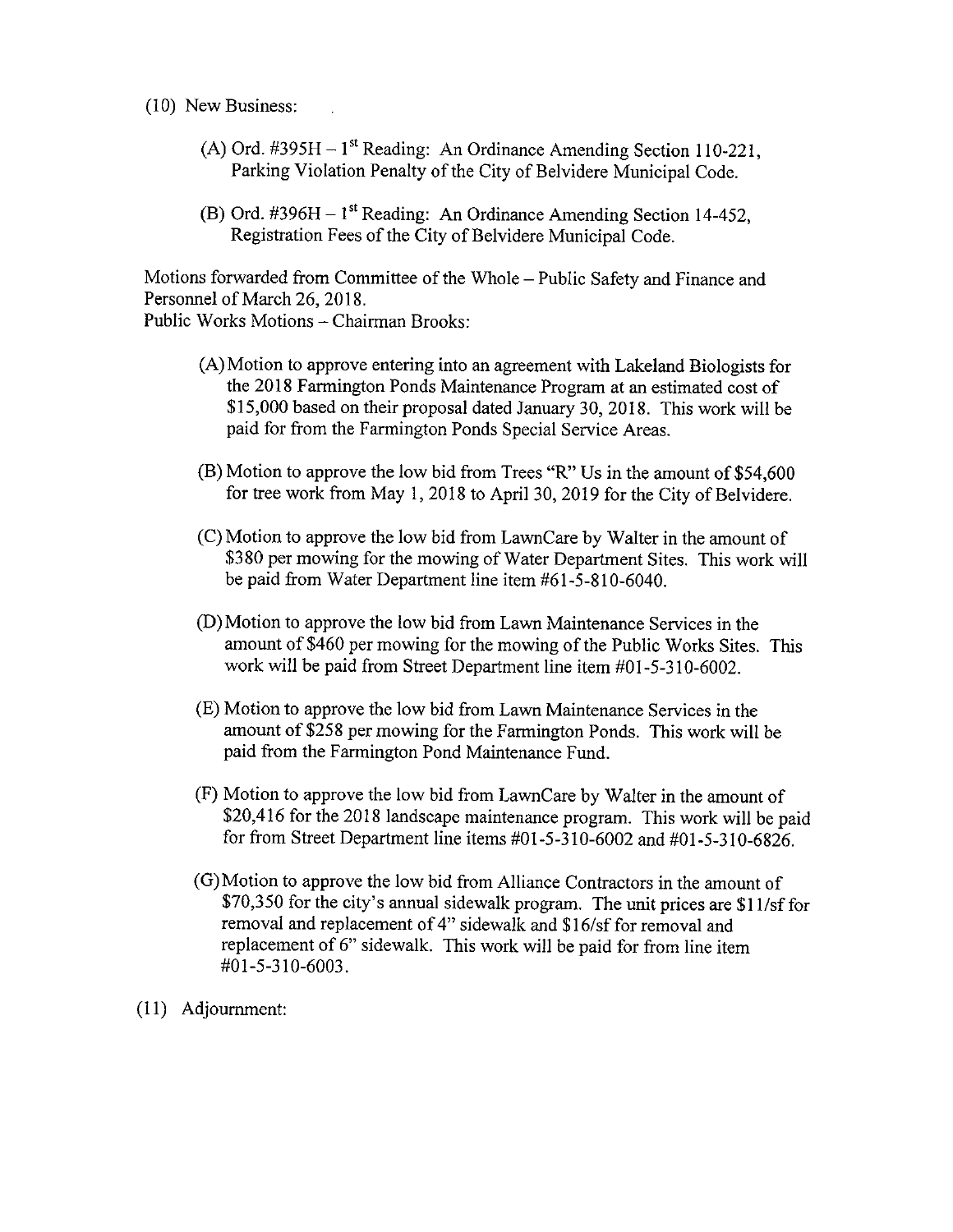State of Illinois SS Belvidere, Illinois

#### Belvidere City Council Regular Session **Minutes**

Date: March 19, 2018

Convened in the Belvidere City Council Chambers, 401 Whitney Blvd, Belvidere Illinois at 7 p.m.

Mayor Chamberlain presiding:

1) Roll Call: Present: M. Borowicz, R. Brooks, G. Crawford, W. Frank, M. Freeman, T. Porter, T. Ratcliffe, M. Sanderson and C. Stevens. Absent: D. Snow.

Other staff members in attendance:

Budget and Finance Director Becky Tobin, Building Director Lesa Morelock, Treasurer Cory Thornton, Public Works Director Brent Anderson, Community Development Planner Gina DelRose, Fire Chief Hyser, Police Chief Woody, City Attorney Drella and City Clerk Arco.

- 2) Pledge of Allegiance: Invocation: Mayor Chamberlain:
- 3) Public Comment:
- 4) Approval of Minutes:
	- A) Approval of minutes of the regular meeting of the Belvidere City Council of March 5, 2018; as presented.

Motion by Ald. Sanderson,  $2<sup>nd</sup>$  by Ald. Frank to approve the minutes of the regular meeting of the Belvidere City Council of March 5, 2018. Roll Call Vote: 9/0 in favor. Ayes: Borowicz, Brooks, Crawford, Frank, Freeman, Porter, Ratcliffe, Sanderson and Stevens. Nays: None. Motion carried.

5) Public Hearing: Annual Budget Ordinance.

Mayor Chamberlain opened the public hearing at 7:02 p.m. and read the publication that appeared in the Boone County Journal on March 2, 2018. The Mayor asked if there was anyone that wished to address the public hearing, there being now the public hearing closed at  $7:04$  p.m.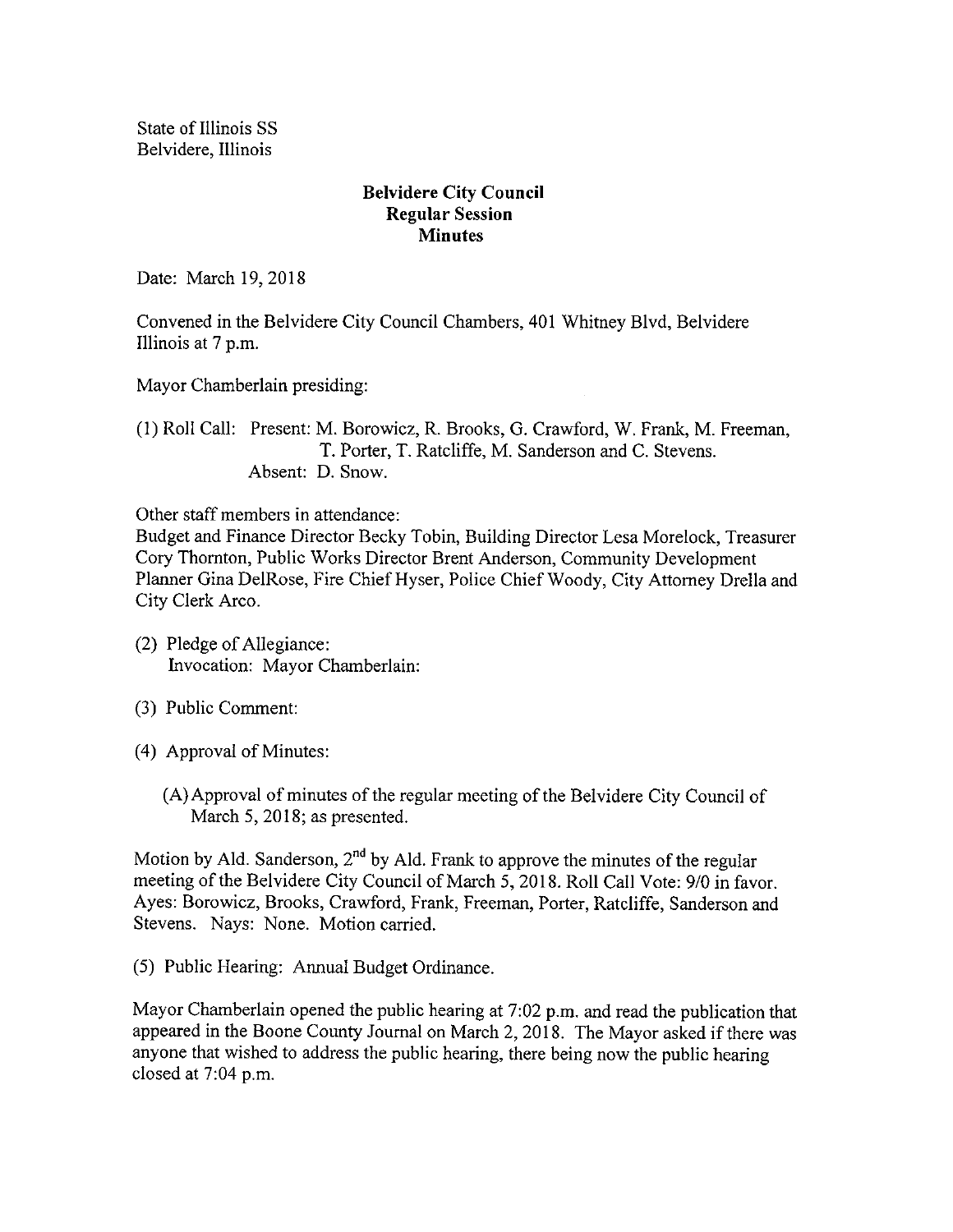- 6) Special Messages and Proclamations:
	- A) Fire Chief Hyser spoke about recognition Belvidere Firefighters will receive on May 8, 2018 in Springfield for the Jackson Street Apartment fire that took place on March 10, 2017.
- (7) Approval of Expenditures: General & Special Fund Expenditures: \$1,347,035.48 Water  $&$  Sewer Fund Expenditures: \$ 401,534.26

Motion by Ald. Borowicz, 2<sup>nd</sup> by Ald. Porter to approve the General & Special Fund Expenditures in the amount of \$1,347,035.48. Roll Call Vote: 9/0 in favor. Ayes: Brooks, Crawford, Frank, Freeman, Porter, Ratcliffe, Sanderson, Stevens and Borowicz. Nays: None. Motion carried.

Motion by Ald. Sanderson, 2<sup>nd</sup> by Ald. Borowicz to approve the Water & Sewer Fund Expenditures in the amount of \$401, 534. 26. Roll Call Vote: 9/0 in favor. Ayes: Crawford, Frank, Freeman, Porter, Ratcliffe, Sanderson, Stevens, Borowicz and Brooks. Nays: None. Motion carried.

8) Committee Reports & Minutes of City Officers:

- A) Belvidere Police Department Overtime Report of February 27, 2018 through March 12, 2018.
- B) Belvidere Fire Department Overtime Report of February 20, 2018 and February 28, 2018 through March 13, 2018.
- (C) Monthly Report of Community Development/Planning of February 2018.
- D) Monthly Report of Building Department Revenues of February 2018.
- E) Monthly Treasurer' <sup>s</sup> Report for February 2018.
- F) Monthly General Fund Report for February 2018.
- G) Monthly Water/Sewer Fund Report for February 2018.
- (H) Minutes of City-County Coordinating Committee of February 14, 2018.
- I) Minutes of Planning and Zoning Commission of March 13, 2018.

Let the record show these reports and minutes were placed on file.

J) Minutes of Committee of the Whole —Building, Planning and Zoning and Public Works of March 12, 2018.

Motion by Ald. Frank, 2<sup>nd</sup> by Ald. Borowicz to approve the minutes of Committee of the Whole— Building, Planning and Zoning and Public Works of March 12, 2018. Roll Call Vote: 9/0 in favor. Ayes: Frank, Freeman, Porter, Ratcliffe, Sanderson, Stevens, Borowicz, Brooks and Crawford. Nays: None. Motion carried.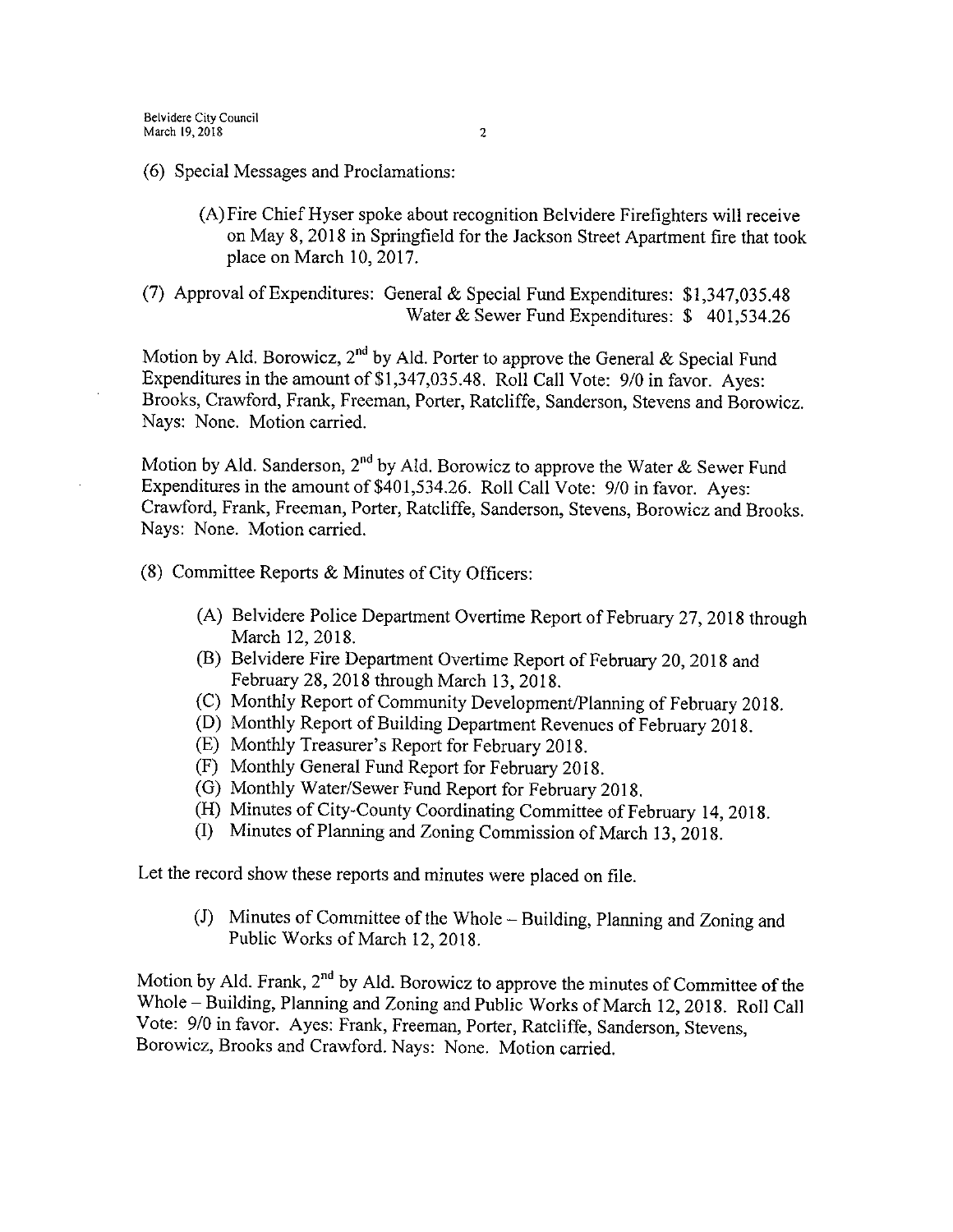9) Unfinished Business:

 $(A)$  Ord. #392H –  $2<sup>nd</sup>$  Reading: Budget Ordinance.

Motion by Ald. Crawford, 2<sup>nd</sup> by Ald. Brooks to pass Ord. #392H. Roll Call Vote: 8/1 in favor. Ayes: Freeman, Porter, Ratcliffe, Sanderson, Borowicz, Brooks, Crawford and Frank. Nays: Stevens. Motion carried.

(B) Ord.  $\#393H - 2^{nd}$  Reading: An Ordinance Amending Section 66-32 (a) of the City of Belvidere Municipal Code.

Motion by Ald. Ratcliffe, 2<sup>nd</sup> by Ald. Freeman to pass Ord. #393H. Roll Call Vote: 9/0 in favor. Ayes: Porter, Ratcliffe, Sanderson, Stevens, Borowicz, Brooks, Crawford, Frank and Freeman. Nays: None. Motion carried.

10) New Business:

 $(A)$  Ord. #394H – 1<sup>st</sup> Reading: An Ordinance Granting a Special Use for a Planned Development within the PI, Planned Industrial District( Car Wash 2090 Keene Parkway).

Let the record show Ordinance #394H was placed on file for first reading.

(B) Res. #2069-2018: A Resolution Directing the Planning Department to Publish the Zoning Map of the City of Belvidere.

Motion by Ald. Crawford, 2<sup>nd</sup> by Ald. Brooks to adopt Res. #2069-2018. Roll Call Vote: 9/0 in favor. Ayes: Ratcliffe, Sanderson, Stevens, Borowicz, Brooks, Crawford, Frank, Freeman and Porter. Nays: None. Motion carried.

(C) Res. #2070-2018: A Resolution Authorizing Certain Annual Parades for 2018.

Motion by Ald. Crawford, 2<sup>nd</sup> by Ald. Borowicz to adopt Res. #2070-2018. Roll Call Vote: 9/0 in favor. Ayes: Sanderson, Stevens, Borowicz, Brooks, Crawford, Frank, Freeman, Porter and Ratcliffe. Nays: None. Motion carried.

Motions forwarded from City-County Coordinating Committee of February 14, 2018.

(A) Motion to approve invoice  $#15627$  in the amount of \$1,330 to Nijman Franzetti LLP with a 50/50 split between the City and County. Roll Call Vote: 9/0 in favor. Ayes: Stevens, Borowicz, Brooks, Crawford, Frank, Freeman, Porter, Ratcliffe and Sanderson. Nays: None. Motion carried.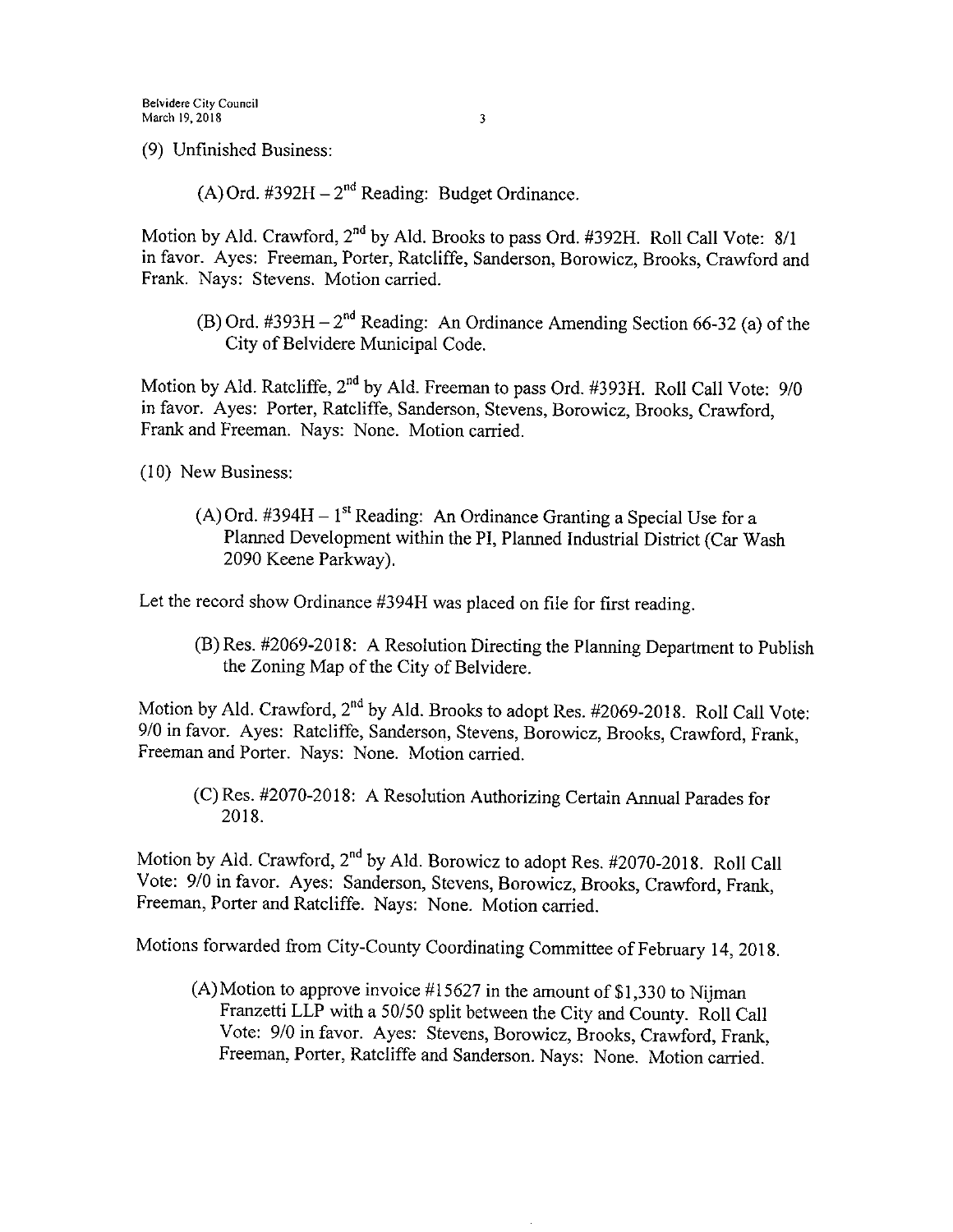- (B) Motion to approve invoice  $#15652$  in the amount of \$280 to Nijman Franzetti LLP with a 50/50 split between the City and County. Roll Call Vote: 9/0 in favor. Ayes: Borowicz, Brooks, Crawford, Frank, Freeman, Porter, Ratcliffe Sanderson and Stevens. Nays: None. Motion carried.
- $(C)$  Motion to approve invoice #15699 in the amount of \$315 to Nijman Franzetti LLP with a 50/50 split between the City and County. Roll Call Vote: 9/0 in favor. Ayes: Brooks, Crawford, Frank, Freeman, Porter, Ratcliffe, Sanderson, Stevens and Borowicz. Nays: None. Motion carried.
- $(D)$  Motion to approve invoice #15698 in the amount of \$280 to Nijman Franzetti LLP with a 50/50 split between the City and County. Roll Call Vote: 9/0 in favor. Ayes: Crawford, Frank, Freeman, Porter, Ratcliffe, Sanderson, Stevens, Borowicz and Brooks. Nays: None. Motion carried.

Motions forwarded from Committee of the Whole— Building, Planning and Zoning and Public Works of March 12, 2018.

- (A) Motion to approve the extension of the special use for Anderson Funeral  $\&$ Cremation Service. Roll Call Vote: 9/0 in favor. Ayes: Frank, Freeman, Porter, Ratcliffe, Sanderson, Stevens, Borowicz, Brooks and Crawford. Nays: None. Motion carried.
- B) Motion to approve the extension of the special use for Biglinny Firearms Inc. Roll Call Vote: 9/0 in favor. Ayes: Freeman, Porter, Ratcliffe, Sanderson, Stevens, Borowicz, Brooks, Crawford and Frank. Nays: None. Motion carried.
- C) Motion to approve the extension of the special use for CCSIP Properties Inc. Roll Call Vote: 9/0 in favor. Ayes: Porter, Ratcliffe, Sanderson, Stevens, Borowicz, Brooks, Crawford, Frank and Freeman. Nays: None. Motion carried.
- (D) Motion to improve the alley between E.  $8<sup>th</sup>$  Street and E.  $9<sup>th</sup>$  Street from end to end with pavement.

Audience members whom spoke regarding improving the alley were as follows: Allan Morrill of 1527 Whitney Blvd, Belvidere Charles Byers owner of 130 E. 9<sup>th</sup> Street, Belvidere Scott Creegen of 112 E. 9<sup>th</sup> Street, Belvidere Lanny Kruckeberg of 1528 South State Street, Belvidere

Motion by Ald. Porter to table— lost due to lack of <sup>a</sup> second.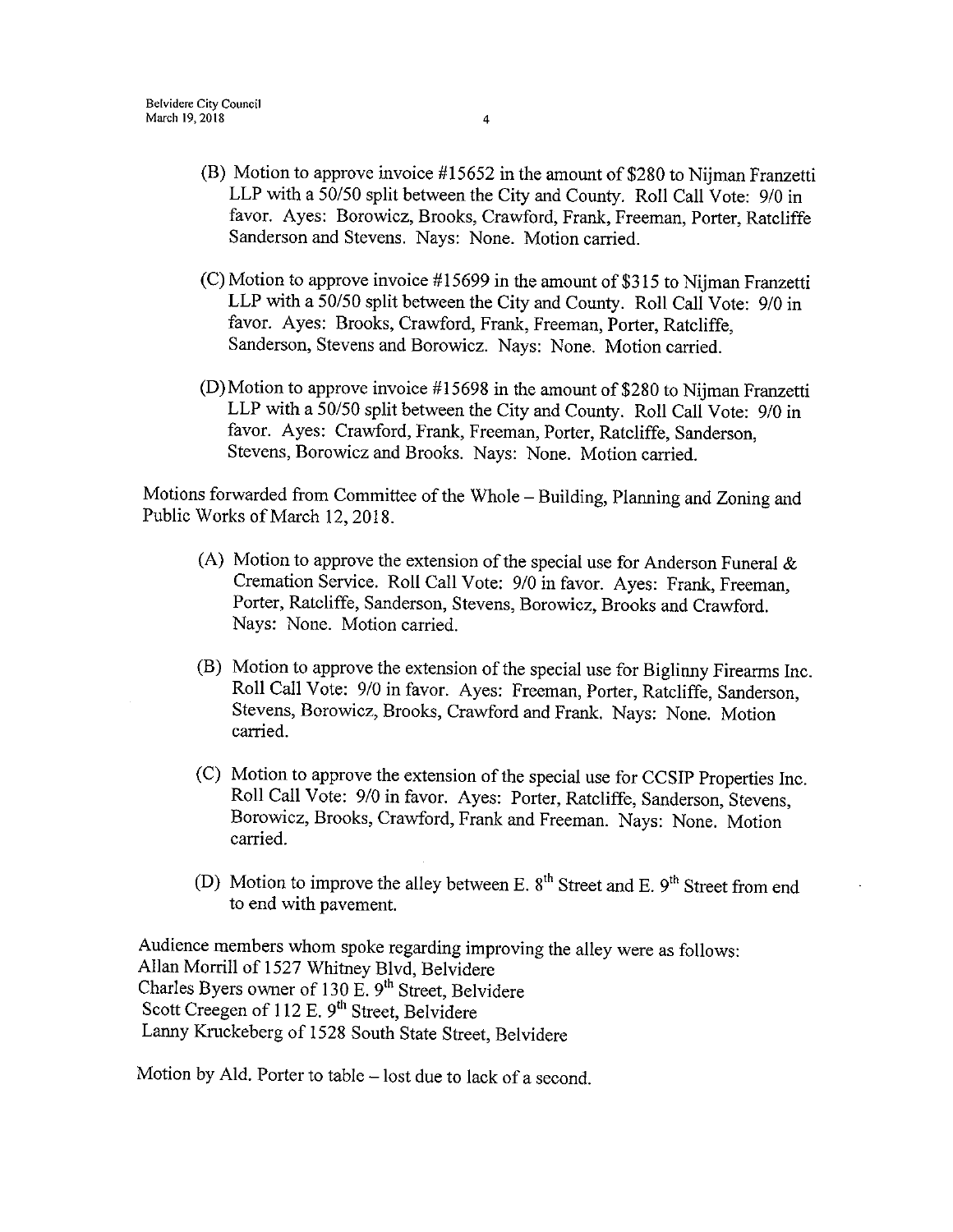Roll Call Vote: 7/2 in favor of improving the alley between E. 8<sup>th</sup> Street and E. 9<sup>th</sup> Street from end to end with pavement. Ayes: Sanderson, Stevens, Borowicz, Brooks, Crawford, Freeman and Porter. Nays: Ratcliffe and Frank. Motion carried.

- E) Motion to approve reducing the high water bill of\$ 1, 141. 43 for 217 North State Street by 50%. Roll Call Vote: 8/1 in favor. Ayes: Sanderson, Stevens, Borowicz, Brooks, Crawford, Frank, Freeman and Ratcliffe. Nays: Porter. Motion carried.
- F) Motion to direct staff to obtain an appraisal and plat of vacation for possible vacation and sale of <sup>a</sup> portion of the alley north of Buchanan Street. Roll Call Vote: 9/0 in favor. Ayes: Stevens, Borowicz, Brooks, Crawford, Frank, Freeman, Porter, Ratcliffe and Sanderson. Nays: None. Motion carried.

11) Adjournment:

Motion by Ald. Borowicz,  $2^{nd}$  by Ald. Stevens to adjourn the meeting at 8:02 p.m. Aye voice vote carried. Motion carried.

Mayor

Attest: City Clerk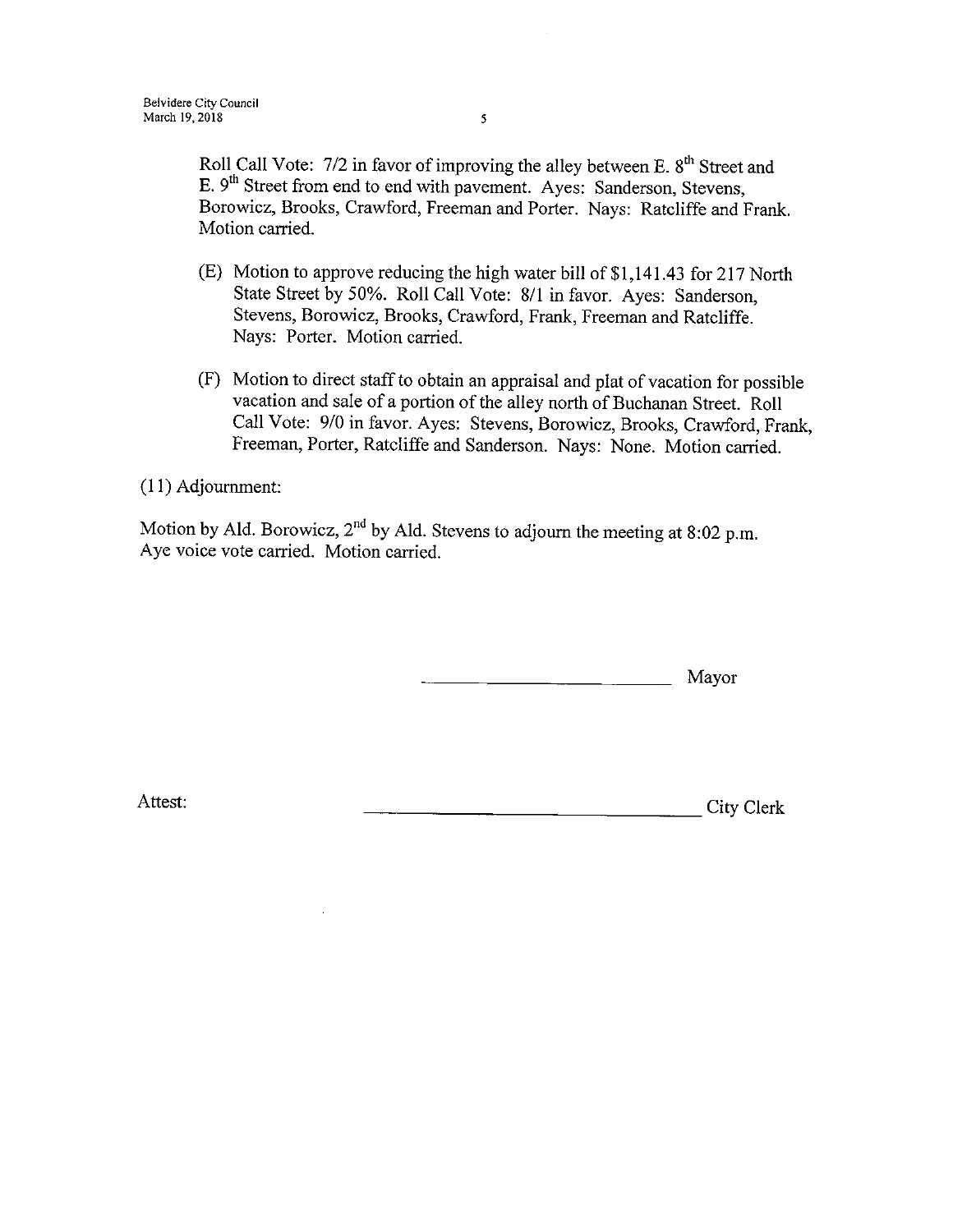

Honoring the Belvidere Barracudas Swim Team Small State Champions

WHEREAS, the hard work, dedication, sportsmanship, talent and exceptional team work of the Belvidere Barracudas swim team has enabled these athletes to earn First Place in the Illinois YMCA State Championship Small Team Division meet; and

WHEREAS, the dedicated swimmers of the Belvidere YMCA Barracudas trained diligently for over six months to qualify and prepare for the YMCA State Championship meet in some cases swimming more than 273 training miles during that period; and

WHEREAS, the Belvidere Barracudas brought honor and recognition to the City of Belvidere on the local, state and national level; and

WHEREAS, Head Coach Matthew Kopald, the assistant coaches and team member parents were integral in guiding the team to victory through their unwavering support; and

WHEREAS, Jackson Fletcher, Sarah Johnson, Kaiya Kolberg, Madeline McClain, Sonya McClain, Devon Page, Camden Taylor, Madilyn Taylor; Nolan Taylor and Oryi Tucker, swam in the YMCA State Championship Swim Meet; and

WHEREAS, this is the first time the Belvidere YMCA Barracudas have won a State level championship, having won third place the previous year.

NOW, THEREFORE, I, Mike Chamberlain, Mayor of the City of Belvidere, in the great State of Illinois, do hereby recognize and heartily congratulate the Belvidere YMCA Barracuda Swim Team and its swimmers on their outstanding accomplishments.

IN WITNESS WHEREOF, I have hereunto set my hand and caused the seal of the City of Belvidere to be affixed this 2nd day of April, 2018.

Mike Chamberlain Mayor of Belvidere

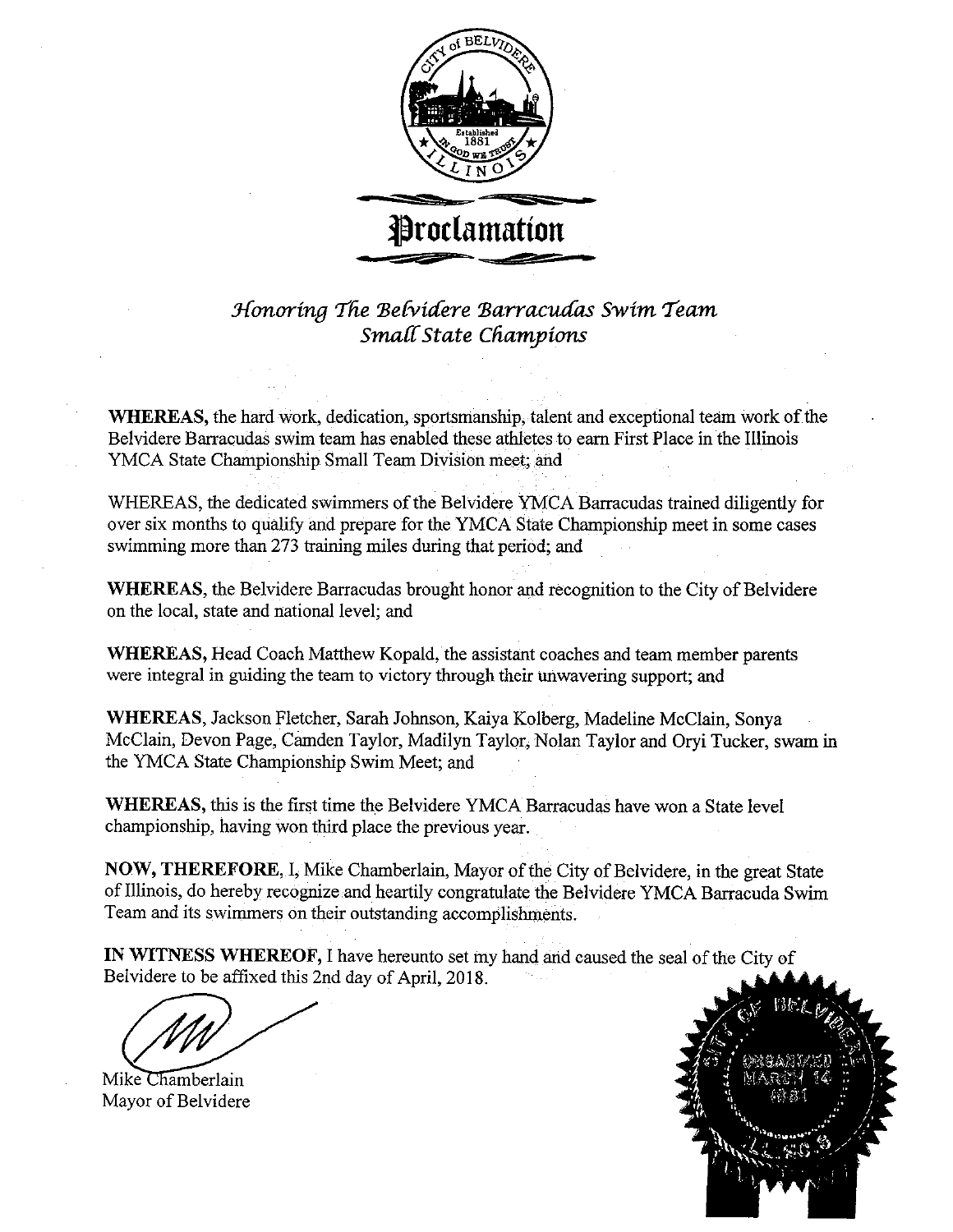## BELVIDERE, ILLINOIS

Established 1881

## MEMO

To: Belvidere City Council

CC: City Clerk/ City Attorney

Date: 2 April 2018

Re: VETO

The motion "to improve the alley between E.  $\mathcal{S}^{th}$  Street and E.  $\mathcal{G}^{th}$  Street from end to end with pavement", which was passed by a 7-2 vote on Monday, March  $19^{th}$ , 2018, is hereby disapproved and returned to City Council.

Various previous actions to vacate or improve this alley failed, either by City Council vote, or Mayoral veto. Furthermore, in a budget year that contemplated no funding available for Capital Projects, the expenditure forthis project is not available.

Perhaps the most troubling aspect of this action by the City Council is the that the action was brought forward by an Alderman who personally benefits from the approval of the action, and, in fact, is the only entity that will derive substantial benefit from the action.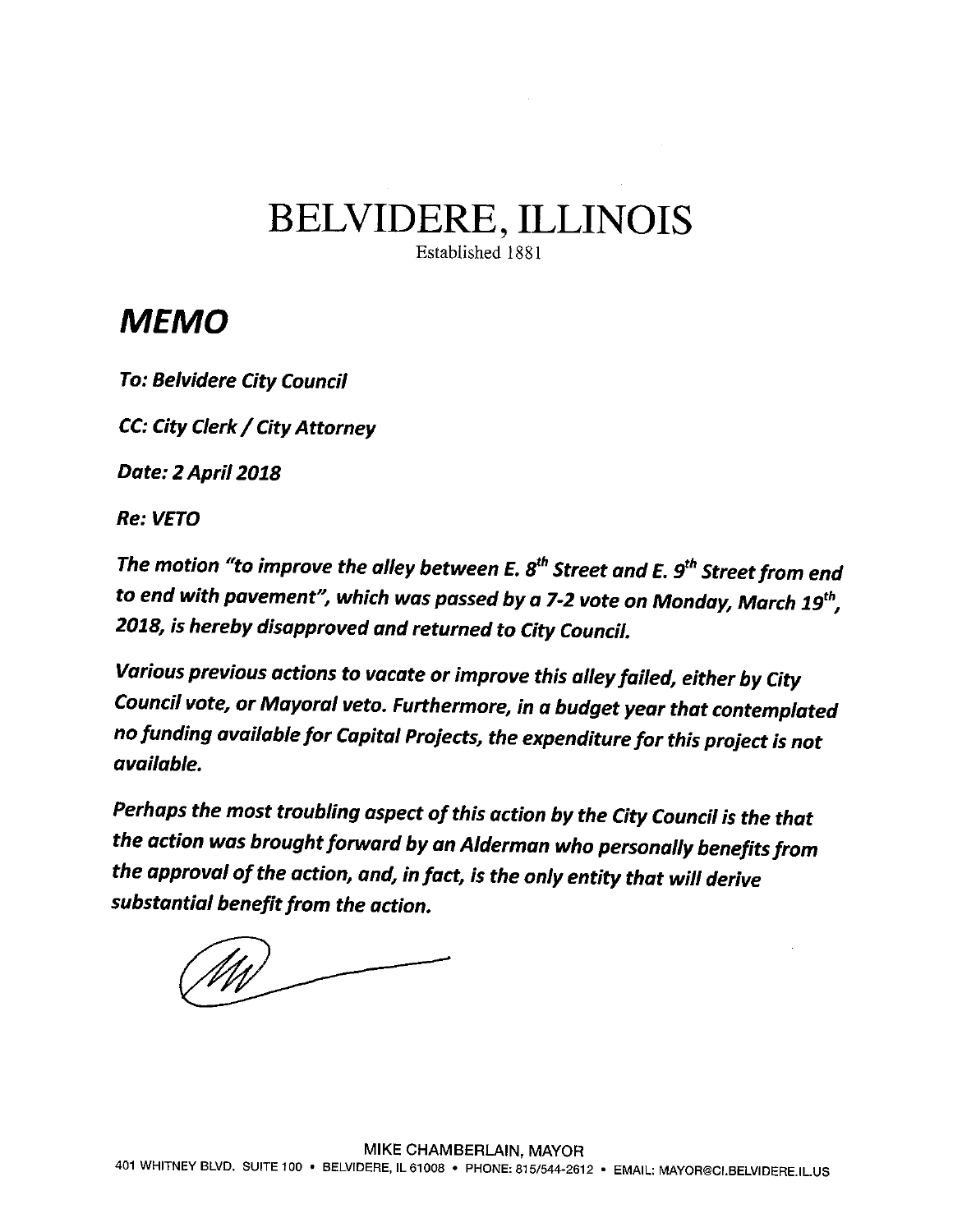### OF BELVIDERE **Y ATTORNEY**

# Memo

| To:   | Mayor and City Council      |
|-------|-----------------------------|
| From: | Mike Drella                 |
| CC.   | City Clerk                  |
| Date: | March 20, 2018              |
| Re:   | Procedures Relating to Veto |
|       |                             |

The veto process is governed by sections 3.1-40-45 and 3.1-40-50 of the Illinois Municipal Code. Copies are attached for your reference.

Section 3.1-40-45 specifically empowers the Mayor to veto an ordinance, resolution or motion. In the case of an appropriation, the Mayor has the ability to use a line item veto process. If the Mayor wishes to utilize the veto power he is required to return the motion with his written objections at the next regular meeting of the City Council that is at least five (5) days after the vote. With regard to the issue of improving the alley between East 8"' St. and East 9"' Street, the veto would need to be delivered at the April 2, 2018 City Council meeting. " Returning" the motion simply means placing the issue back before the Council. It does not denote physically returning a document. In the case of a motion there is no physical document.

Section 3.1-40-50 provides that when a motion is returned with written objections (vetoed), the matter will be reconsidered by the City Council at the next regular meeting following the meeting at which the veto is delivered. As such if the Mayor elects to veto the Alley motion on April 2, 2018, the matter would lie over until the next regular City Council meeting on April 16, 2018. At that time, the Council would again reconsider the original question and may override the Mayor's veto with the affirmative vote of 2/3 of the aldermen then holding office (currently seven (7) aye votes).

Please note the word "reconsider" in this context has a different meaning than the concept found in section 2-87 of the City of Belvidere Municipal Code governing motions to reconsider. The process of overriding a veto is not a" motion to reconsider' and the procedure outlined in section 2-87 do not apply to the veto process.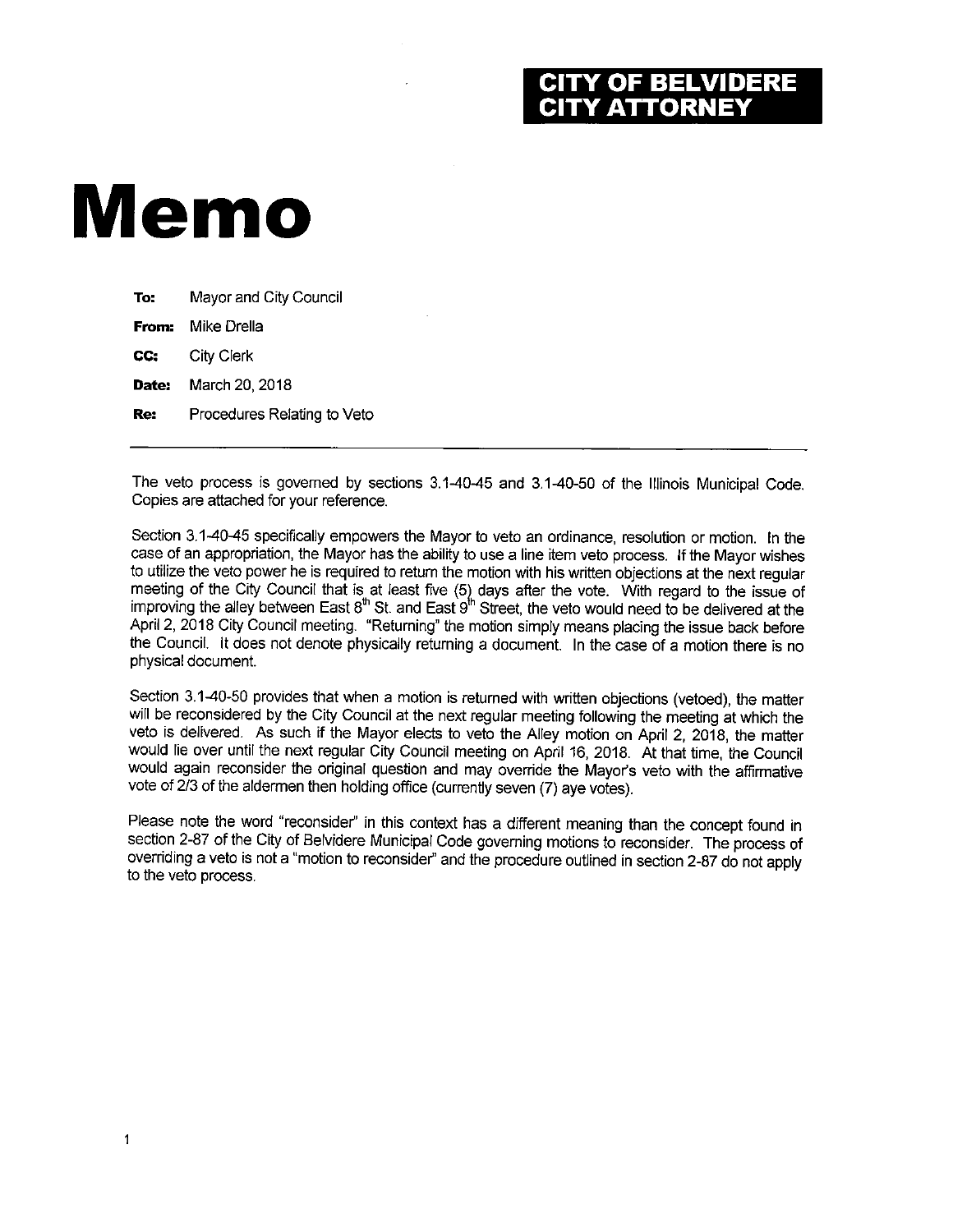West's Smith-Hurd Illinois Compiled Statutes Annotated Chapter 65. Municipalities Act 5. Illinois Municipal Code( Refs& Annos) Article 3.1. Officers (Refs & Annos) Division 40. City Council

> 65 ILCS 5/ 3. 1- 40-45 Formerly cited as IL ST CH 24  $$3.1-40-45$

 $5/3.1$ -40-45. Ordinances; approval; veto

#### Currentness

§ 3.1-40-45. Ordinances; approval; veto. All resolutions and motions (i) that create any liability against a city, (ii) that provide for the expenditure or appropriation of its money, or (iii) to sell any city or school property, and all ordinances,

passed by the city council shall be deposited with the city clerk. Except as provided in Articles 4 and 5 of this Code. <sup>1</sup> if the mayor approves an ordinance or resolution, the mayor shall sign it. Those ordinances, resolutions, and motions which the mayor disapproves shall be returned to the city council, with the mayor's written objections, at the next regular meeting of the city council occurring not less than <sup>5</sup> days after their passage. The mayor may disapprove of any one or more sums appropriated in any ordinance, resolution, or motion making an appropriation, and, if so, the remainder shall be effective. However, the mayor may disapprove entirely of an ordinance, resolution, or motion making an appropriation. If the mayor fails to return any ordinance or any specified resolution or motion with his written objections within the designated time, it shall become effective despite the absence of the mayor's signature.

#### **Credits**

Laws 1961, p. 576, § 3.1-40-45, added by P.A. 87-1119, § 2, eff. May 13, 1993.

Formerly Ill. Rev. Stat., ch. 24, ¶ 3.1-40-45.

#### Footnotes

1 65 ILCS  $5/4$ -1-1 et seq. and  $5/5$ -1-1 et seq. 65 I.L.C.S. 5/3.1-40-45, IL ST CH 65 § 5/3.1-40-45 Current through P.A 100-581 of the 2018 Reg. Sess.

End of Document 2018 Thomson Reuters. No claim to original U.S. Government Works.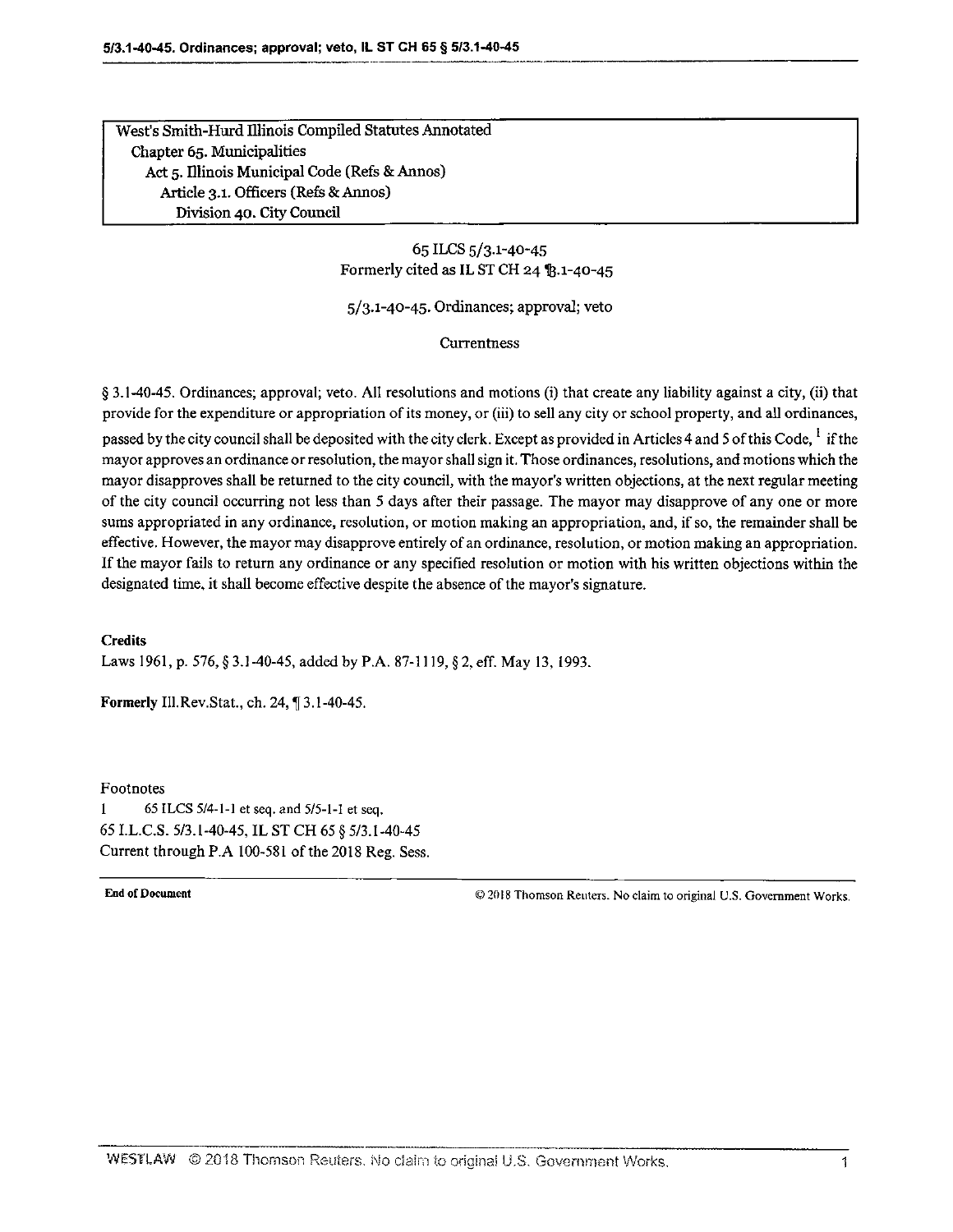West's Smith-Hurd Illinois Compiled Statutes Annotated Chapter 65. Municipalities Act 5. Illinois Municipal Code (Refs & Annos) Article 3.1. Officers (Refs & Annos) Division 40. City Council

> 65 ILCS 5/3.1-40-50 Formerly cited as IL ST CH 24  $$3.1-40-50$

5/ 3. 1- 40-50. Reconsideration; passing over veto

Effective: January 1, 2000 **Currentness** 

§ 3.1-40-50. Reconsideration; passing over veto. Every resolution and motion specified in Section 3.1-40-45, and every ordinance, that is returned to the city council by the mayor shall be reconsidered by the city council at the next regular meeting following the regular meeting at which the city council receives the mayor's written objection. If, after reconsideration, two- thirds of all the aldermen then holding office on the city council agree at that regular meeting to pass an ordinance, resolution, or motion, notwithstanding the mayor's refusal to approve it, then it shall be effective. The vote on the question of passage over the mayor's veto shall be by yeas and nays and shall be recorded in the journal.

This Section does not apply to municipalities with more than 500, 000 inhabitants.

**Credits** 

Laws 1961, p. 576, § 3.1-40-50, added by P.A. 87-1119, § 2, eff. May 13, 1993. Amended by P.A. 91-489, § 5, eff. Jan. 1, 2000.

Formerly Ill.Rev.Stat., ch. 24, ¶ 3.1-40-50.

65 I.L.C.S. 5/3.1-40-50, IL ST CH 65 § 5/3.1-40-50 Current through P.A 100-581 of the 2018 Reg. Sess.

End of Document 2018 Thomson Reuters. No claim to original U.S. Government Works.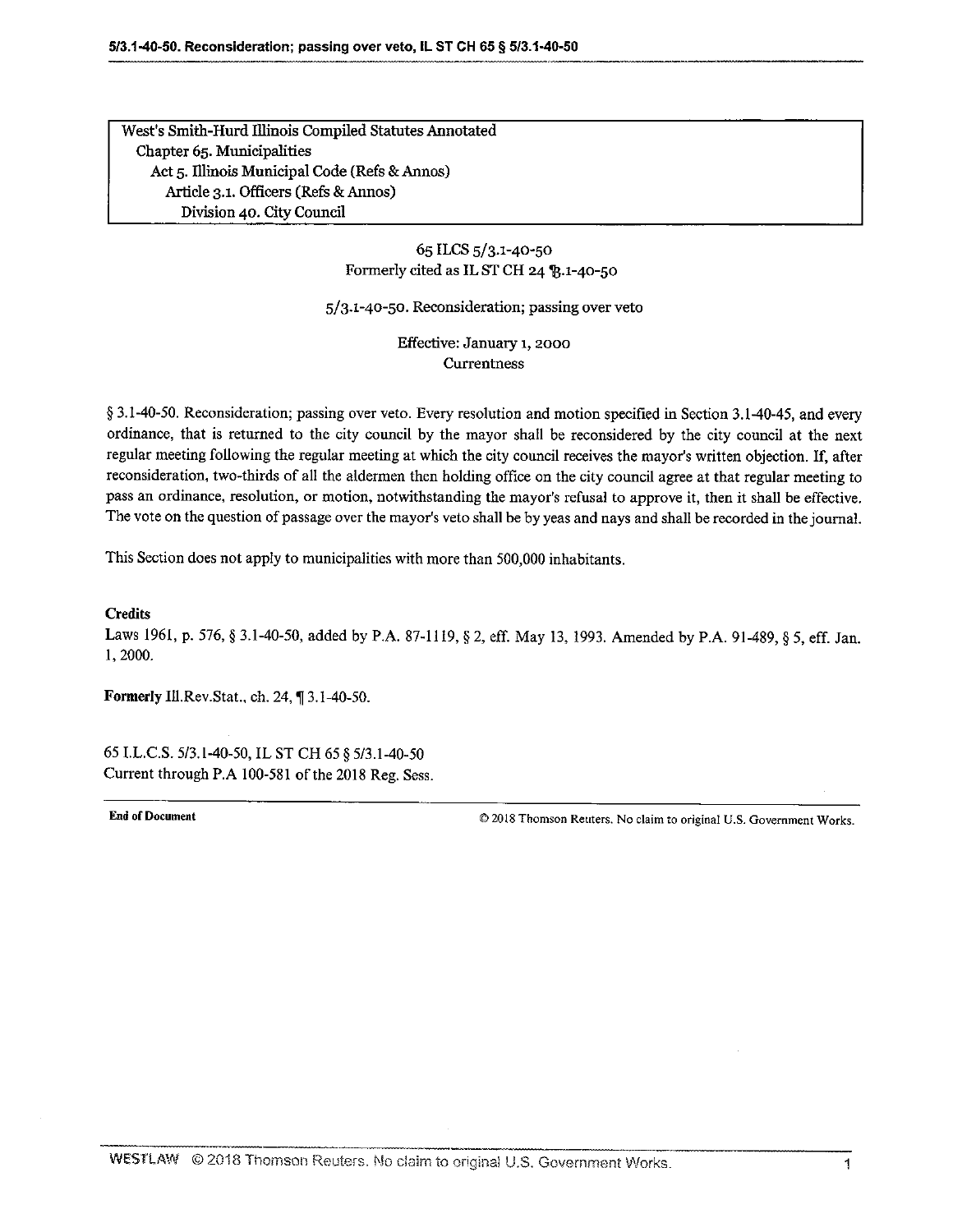## Belvidere Police Department Payroll Report

Dept: 1790 3/22/2018

For Overtime Incurred between 3/13/18 and 3/22/18

| <b>Last Name:</b> | <b>Employee ID:</b> | <b>Total Hours:</b> | <b>Total Overtime Pay:</b> |
|-------------------|---------------------|---------------------|----------------------------|
| Ball              | 00739               | 10                  | \$546.00                   |
| Bell              | 00813               | 5                   | \$273.00                   |
| <b>Berillo</b>    | 00941               | 6                   | \$267.66                   |
| <b>Bird</b>       | 00793               | 8.75                | \$477.75                   |
| Blankenship       | 00729               | 7                   | \$382.20                   |
| <b>Brox</b>       | 00963               | 0.75                | \$34.90                    |
| Danielak          | 00996               | 9.5                 | \$341.43                   |
| Delavan           | 00848               | 13.25               | \$670.38                   |
| Derry             | 00816               | 25.25               | \$1,378.65                 |
| Garcia            | 00988               | $\overline{2}$      | \$80.31                    |
| Gorsuch           | 00756               | 5                   | \$305.78                   |
| Jones             | 00772               | 10.5                | \$573.30                   |
| King              | 00868               | 15                  | \$758.93                   |
| Korn              | 00989               | 8                   | \$321.24                   |
| Kozlowski         | 00846               | $\overline{2}$      | \$101.19                   |
| Parker, B         | 00686               | $\overline{2}$      | \$109.20                   |
| Polnow            | 00886               | 4                   | \$211.85                   |
| Reese             | 00979               | 4.5                 | \$185.63                   |
| Washburn          | 00784               | 9                   | \$550.40                   |
| Zapf              | 00934               | 8                   | \$356.88                   |
| Totals:           |                     | 155.5               | \$7,926,66                 |

Shane Woody<br>Chief of Polic hief of Police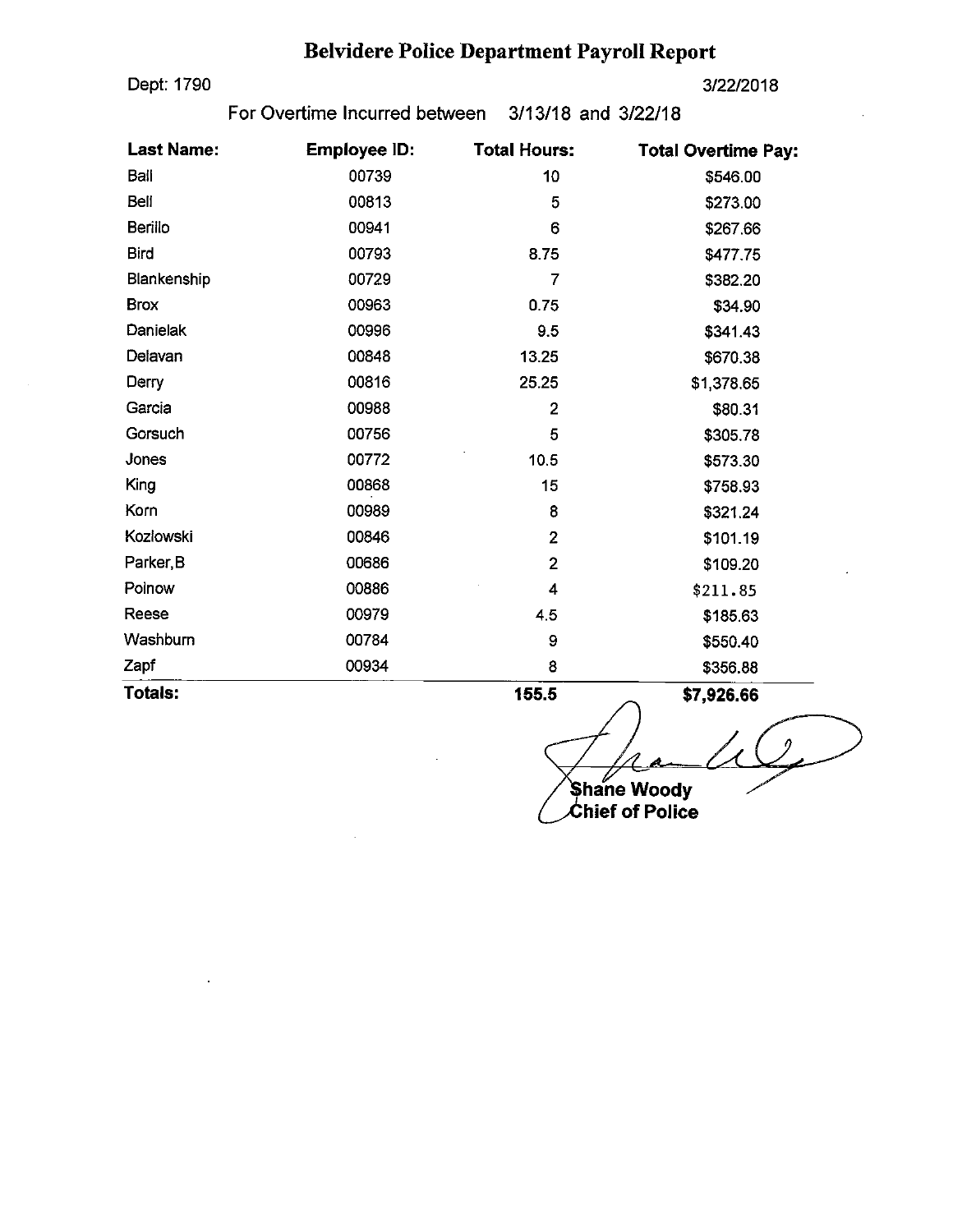#### BELVIDERE FIRE DEPT

#### Overtime Report

#### Date Between { 03/ 07/ 2018} And { 03/ 07/ 2018 } and

| Staff ID = "00971" and Activity Code = "TRE"<br>Activity Type<br>Hours Wkd |                  |                              |                          |      |          |       |
|----------------------------------------------------------------------------|------------------|------------------------------|--------------------------|------|----------|-------|
| Date                                                                       | Time             | Incident                     | Pay Type                 |      | Hrs Paid | Pay   |
|                                                                            |                  | 00971 Heiser, Bradley Donald |                          |      |          |       |
|                                                                            | 03/07/2018 10:00 |                              | OT.<br>TRE EMS Training  | 2.00 | -2.00    | 58.32 |
| and the state of the state of the                                          |                  |                              | Staff Member Totals:     | 2.00 | 2.00     | 58.32 |
|                                                                            |                  |                              | All Staff Member Totals: | 2.00 | 2.00     | 58.32 |

Types: F=Fire, M=EMS/Medical, R=Rescue, O=Other

 $\mathcal{L}^{\text{max}}_{\text{max}}$ 

 $\mathcal{L}^{\text{max}}_{\text{max}}$ 

 $\mathcal{L}^{\text{max}}_{\text{max}}$ 

 $\sim 10^{-11}$ 

 $\mathcal{L}^{\pm}$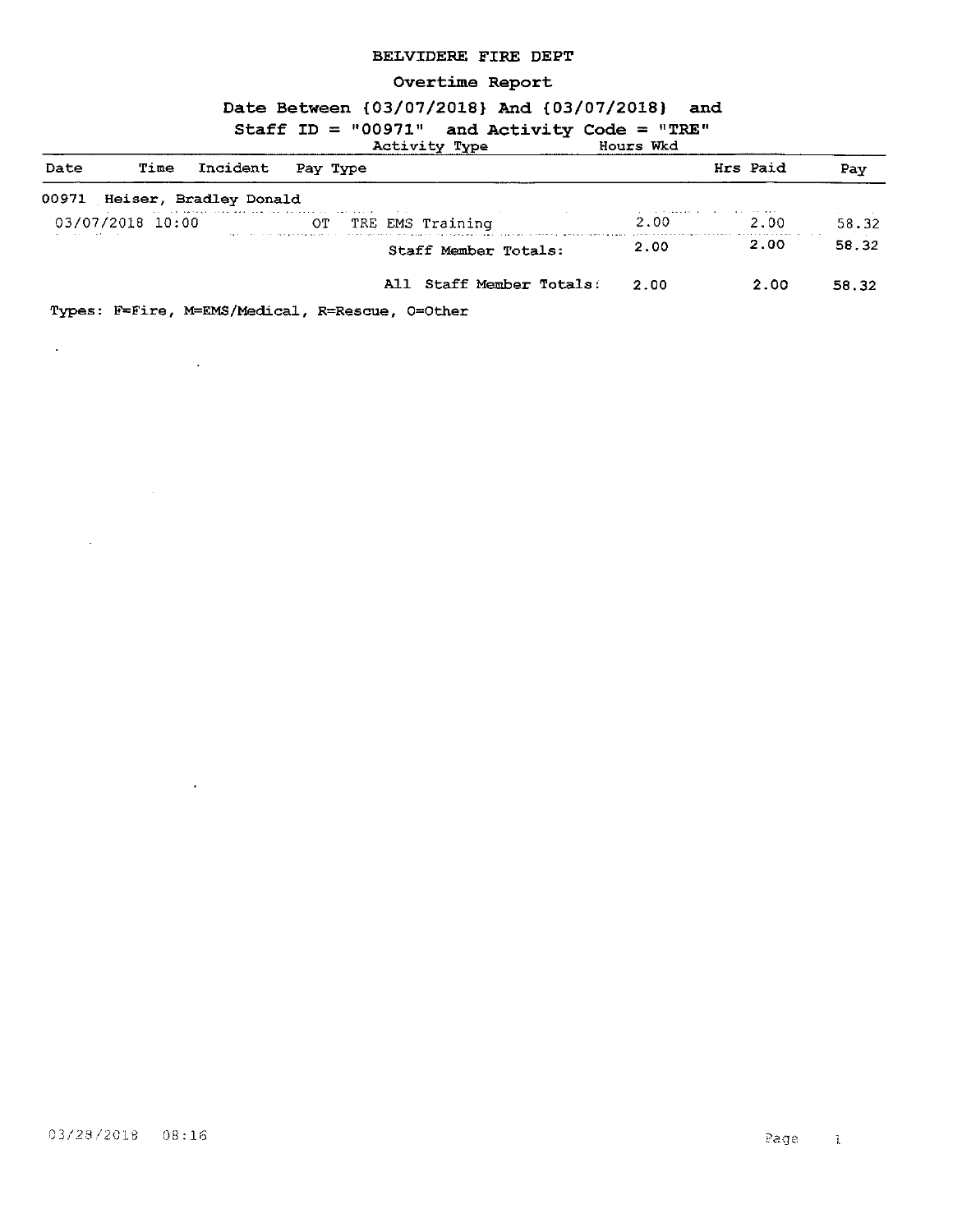#### BELVIDERE FIRE DEPT

#### Overtime Report

#### Date Between { 03/14/2018} And { 03/27/2018 }

| Date | Time<br>Incident             | Pay Type Activity Type                                                                                                                                     | Hours Wkd                | Hrs Paid | Pay            |
|------|------------------------------|------------------------------------------------------------------------------------------------------------------------------------------------------------|--------------------------|----------|----------------|
|      | 00866 Beck, Mark E           |                                                                                                                                                            |                          |          |                |
|      | 03/17/2018 09:00             | TROT Training not<br>OT -                                                                                                                                  | 1.50                     | 2.00     | 76.02          |
|      |                              | Staff Member Totals:                                                                                                                                       | 1.50                     | 2.00     | 76.02          |
|      | 00754 Burdick, David J       |                                                                                                                                                            |                          |          |                |
|      | 03/22/2018 07:00             | $\mathrm{CT}^-$<br>SPE EMS Drug Exchange or                                                                                                                | 1.50                     | 1.50     | 65.56          |
|      |                              | Staff Member Totals:                                                                                                                                       | 1.50                     | 1.50     | 65.56          |
|      | 00809 Drall, Dan C           |                                                                                                                                                            |                          |          |                |
|      | 03/21/2018 18:00             | OT.<br>TRD Dive/Water Rescue                                                                                                                               | 1.50                     | 2.00     | 75.26          |
|      |                              | Staff Member Totals:                                                                                                                                       | 1.50                     | 2.00     | 75.26          |
|      | 00966 Ellwanger, Adam A      |                                                                                                                                                            |                          |          |                |
|      | 03/19/2018 07:30             | OT.<br>TREP Initial Paramedic                                                                                                                              | 9.75                     | 1.75     | 51.03          |
|      | 03/22/2018 07:30             | OT.<br>TREP Initial Paramedic                                                                                                                              | 10.00                    | 10.00    | 291.60         |
|      |                              | Staff Member Totals:                                                                                                                                       | 19.75                    | 11.75    | 342.63         |
|      | 00961 Fox, Kevin W           |                                                                                                                                                            |                          |          |                |
|      | 03/19/2018 07:00             | OT.<br>SCS Shift Coverage for Sick                                                                                                                         | 24.00                    | 8,00     | 253.92         |
|      |                              | <b>Staff Member Totals:</b>                                                                                                                                | 24,00                    | 8.00     | 253.92         |
|      | 00640 Harbison, Brian A      |                                                                                                                                                            |                          |          |                |
|      | 03/25/2018 07:00             | OT<br>SCSE Shift Coverage for                                                                                                                              | 24.00                    | 24.00    | 1094.64        |
|      |                              | Staff Member Totals:                                                                                                                                       | 24.00                    | 24.00    | 1094.64        |
|      | 00971 Heiser, Bradley Donald |                                                                                                                                                            |                          |          |                |
|      | 03/17/2018 07:00             | OT.<br>TRTM TEMS Training                                                                                                                                  | 5.00                     | 5.00     | 145.80         |
|      |                              | Staff Member Totals:                                                                                                                                       | 5.00                     | 5.00     | 145.80         |
|      | 00601 Holmes, Gregory A      |                                                                                                                                                            |                          |          |                |
|      | 03/14/2018 07:00             | CT<br>TRO Officer Training                                                                                                                                 | 10.25                    | 10.25    | 467.50         |
|      |                              | Staff Member Totals:                                                                                                                                       | 10.25                    | 10.25    | 467.50         |
|      | 00993 Mead, Stephen C.       |                                                                                                                                                            |                          |          |                |
|      | 03/21/2018 11:30             | ОT<br>TRTM TEMS Training                                                                                                                                   | 5.00                     | 5.00     | 131.00         |
|      | 03/21/2018 18:00             | CT TRD Dive/Water Rescue                                                                                                                                   | 1.50                     |          | $2.00$ $52.40$ |
|      |                              | Staff Member Totals:                                                                                                                                       | en avenada en la<br>6.50 | 7.00     | 183.40         |
|      | 00755 Oates, Joshua A        |                                                                                                                                                            |                          |          |                |
|      | 03/17/2018 07:00             | التمحيلين والمتحدث المادين والمتعادي والمتسامح ومتعارفته والمعارير والمستحققات<br>TRTM TEMS Training 1999 1999<br>OT                                       |                          | 5.00     | 188.15         |
|      | 03/27/2018 08:00             | OT.<br>TRTM TEMS Training<br>الأعجاب بمججاء العاءة بعد                                                                                                     | 9.00                     | 9.00     | 338.67         |
|      |                              | Staff Member Totals:                                                                                                                                       | وبالسيف ووادوا<br>14.00  | 14.00    | 526.82         |
|      | 00969 Tangye, Travis N       |                                                                                                                                                            |                          |          |                |
|      | 03/15/2018 08:45             | л сол.<br>2009 2006 хомбортский компедии моторы орноор местно сол. Анн эмплэтий который страницую голови долже просто<br><b>OT</b><br>IN Inspection Bureau | 7.25                     | 7.25     | 211.41         |
|      | 03/20/2018 07:30             | $_{\rm O T}$<br>IN Inspection Bureau                                                                                                                       | 9.25                     | 9.25     | 269.73         |
|      |                              | Staff Member Totals:                                                                                                                                       | 16.50                    | 16.50    | 481.14         |

 $\sim 10^{-11}$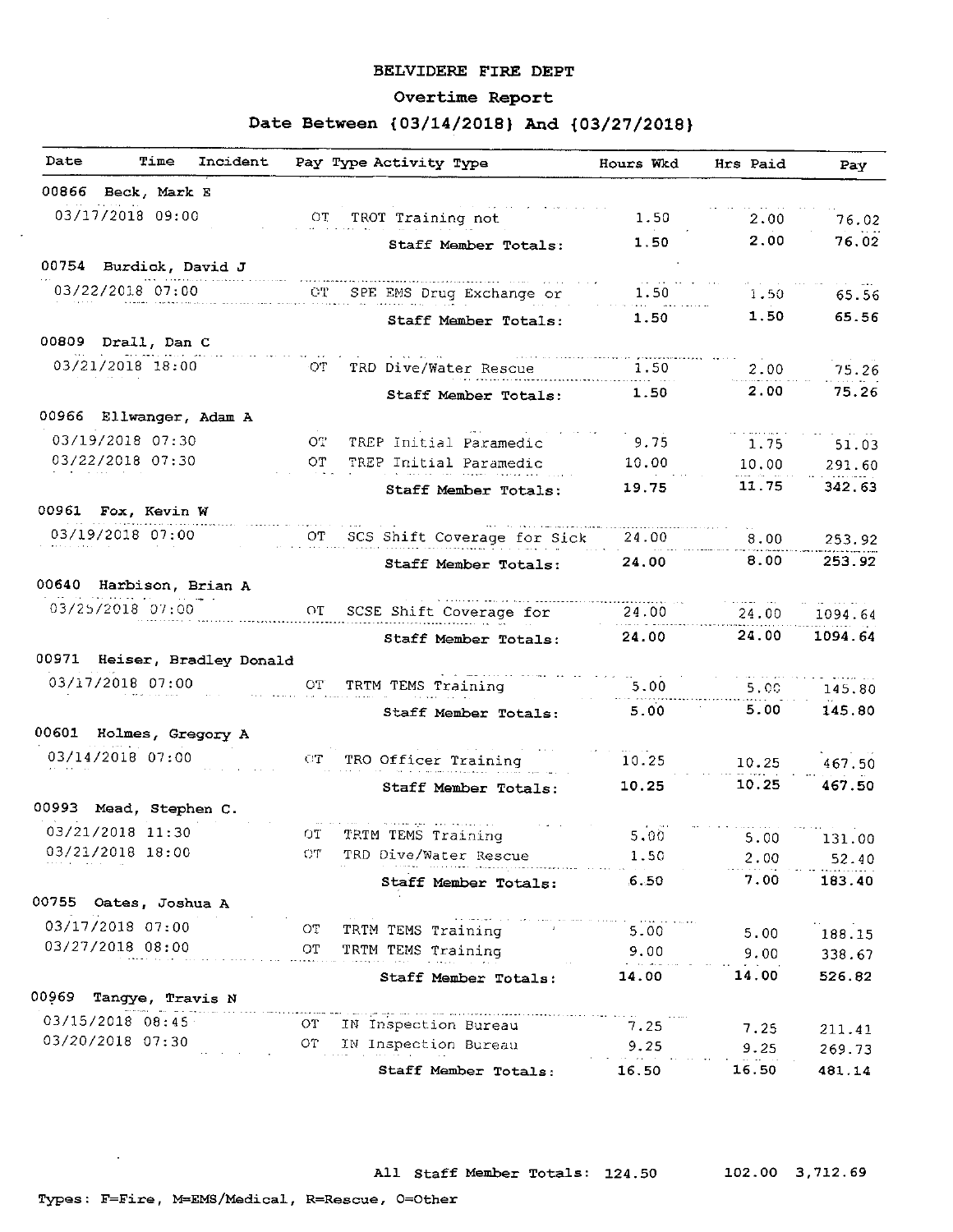Minutes Committee of the Whole Public Safety and Finance and Personnel<br>March 26, 2018 6:00 p.m. March 26, 2018

Call to Order - Mayor Mike Chamberlain:

|                  | Aldermen Present: | M. Borowicz, R. Brooks, G. Crawford,  |  |  |  |  |
|------------------|-------------------|---------------------------------------|--|--|--|--|
|                  |                   | W. Frank, M. Freeman, T. Porter,      |  |  |  |  |
|                  |                   | M. Sanderson, D. Snow and C. Stevens. |  |  |  |  |
| Aldermen Absent: |                   | T. Ratcliffe                          |  |  |  |  |

Also in attendance: Treasurer Cory Thornton, Public Works Director Brent Anderson, Captain Zumbragel, Chief Woody, City Attorney Drella and City Clerk Arco.

Public Comment: None.

Public Forum: None.

Reports of Officers, Boards and Special Committees :

- 1. Public Safety, Unfinished Business: None.
- 2. Public Safety, New Business:
- A) Badge presentation by DC Gardner and DC Wallace to Officer Danielak for completing his first year of service with the Belvidere Police Department .
- B) Recognition by Captain Zumbragel to Firefighter Mead for completing his first year of service with the Belvidere Fire Department .
- 3. Finance and Personnel, Unfinished Business: None.
- 4. Finance & Personnel, New Business:
	- A) Parking Violations :

Motion by Ald. Sanderson, 2<sup>nd</sup> by Ald. Crawford to approve modifying Section 110- <sup>221</sup> of the City Code, to increase the general parking fine to \$25; \$35 if not paid within five days and not less than \$100 if a notice to appear is utilized and to increase the obstructing snow equipment violation to \$<sup>50</sup> if paid prior to issuance of <sup>a</sup> notice to appear. Aye voice vote carried. Motion carried.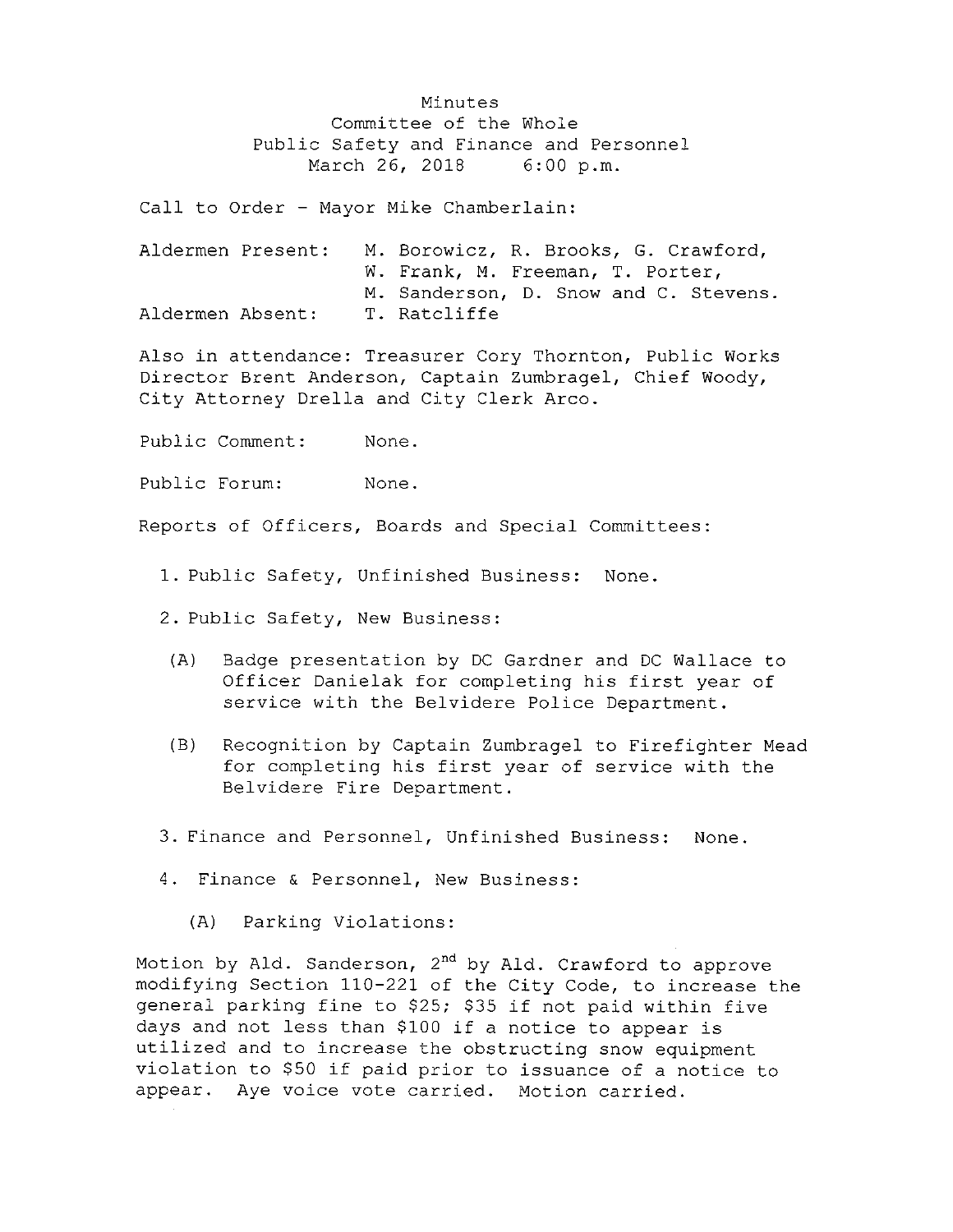Committee of the Whole March 26, 2018 2

B) Video Gaming Permit Fees .

Motion by Ald. Sanderson, 2<sup>nd</sup> by Ald. Borowicz to increas the video gaming fee per machine from \$100 to \$500.

Motion to amend by Ald. Crawford, 2<sup>nd</sup> by Ald. Brooks to increase the video gaming fee per machine from \$100 to \$200. Roll Call Vote for amendment 4/5 in favor. Ayes: Brooks, Crawford, Freeman and Porter. Nays: Borowicz, Frank, Sanderson, Snow and Stevens. Motion lost .

Roll Call on original motion 6/3 in favor. Ayes: Frank, Porter, Sanderson, Snow, Stevens and Borowicz. Nays: Brooks, Crawford and Freeman. Motion carried.

5 . Other:

A) Farmington Ponds 2018 Maintenance Agreement .

Motion by Ald. Borowicz, 2<sup>nd</sup> by Ald. Snow to approve entering into an agreement with Lakeland Biologists for the 2018 Farmington Ponds Maintenance Program at an estimated cost of \$15, 000 based on their proposal dated January 30, 2018 . This work will be paid for from the Farmington Ponds Special Service Areas. Aye voice vote carried. Motion carried.

B) 2018 Tree Program Bid Tabulation.

Motion by Ald. Sanderson, 2<sup>nd</sup> by Ald. Porter to approve the low bid from Trees "R" Us in the amount of \$54,600 for tree work from May 1, 2018 to April 30, <sup>2019</sup> for the City of Belvidere. Aye voice vote carried. Motion carried.

C) 2018 Mowing Program Bid Tabulation.

Motion by Ald. Frank, 2<sup>nd</sup> by Ald. Borowicz to approve the low bid from LawnCare by Walter in the amount of \$<sup>380</sup> per mowing for the mowing of Water Department Sites . This work will be paid from Water Department line item 61- 5- 810- 6040 . Aye voice vote carried. Motion carried.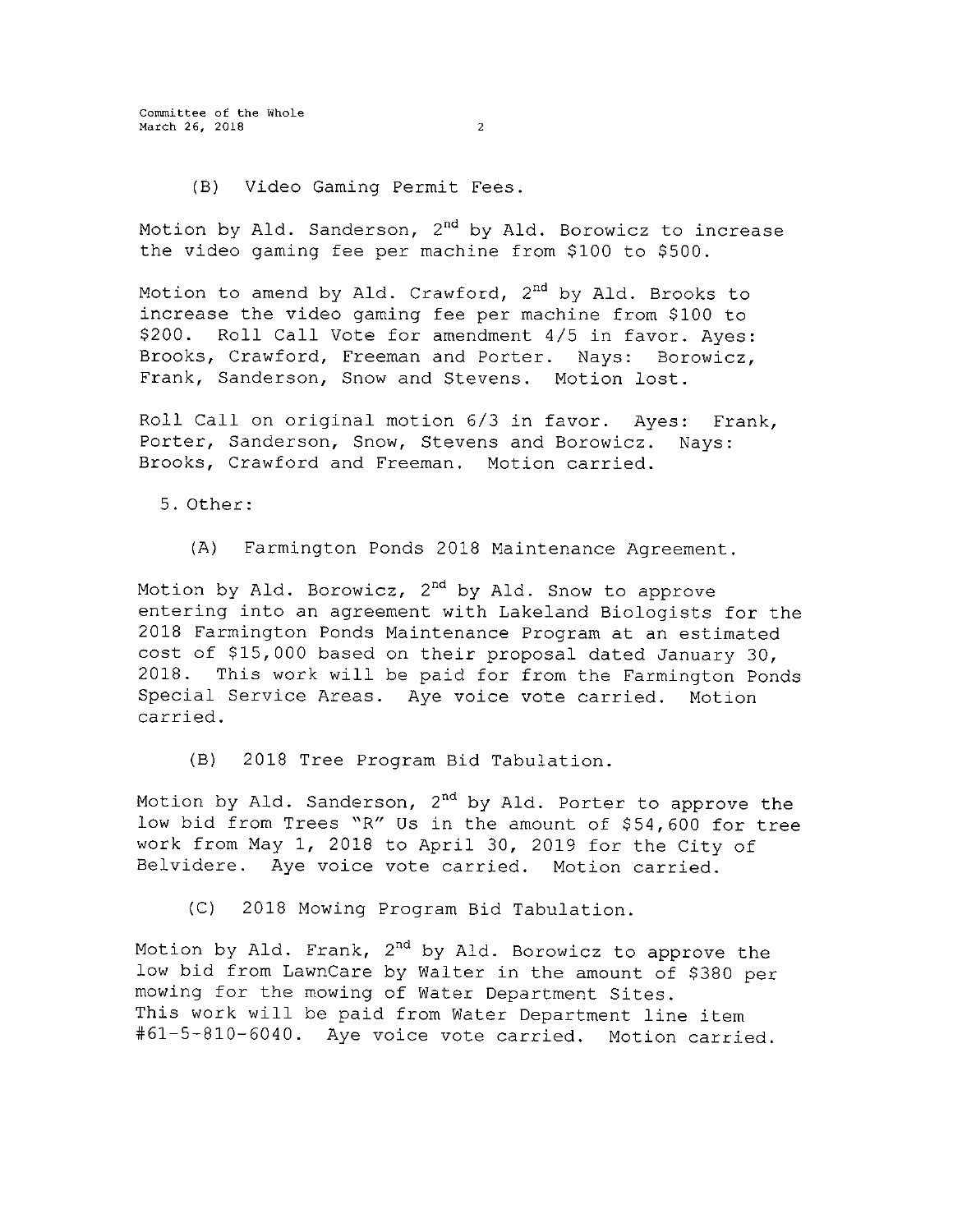Committee of the Whole March 26, 2018 3

Motion by Ald. Sanderson, 2<sup>nd</sup> by Ald. Borowicz to approve the low bid from Lawn Maintenance Services in the amount of <sup>460</sup> per mowing for the mowing of the Public Works Sites . This work will be paid from Street Department line item 01- 5- 310- 6002 . Aye voice vote carried. Motion carried.

Motion by Ald. Freeman, 2<sup>nd</sup> by Ald. Porter to approve the low bid from Lawn Maintenance Services in the amount of \$258 per mowing for the Farmington Ponds. This work will be paid from the Farmington Pond Maintenance Fund. Aye voice vote carried. Motion carried.

D) Landscape Maintenance Bid Tabulation.

Motion by Ald. Frank, 2<sup>nd</sup> by Ald. Borowicz to approve the low bid from LawnCare by Walter in the amount of \$20, 416 for the <sup>2018</sup> landscape maintenance program. This work will be paid for from Street Department line items #01-5-310-6002 and #01-5-310-6826. Aye voice vote carried. Motion carried.

E) 2018 Sidewalk Replacement Program.

Motion by Ald. Sanderson, 2<sup>nd</sup> by Ald. Porter to approve the low bid from Alliance Contractors in the amount of \$70, 350 for the city's annual sidewalk program. The unit prices are \$11/sf for removal and replacement of 4" sidewalk and \$16/ sf for removal and replacement of 6" sidewalk. This work will be paid for from line item #01-5-310-6003. Aye voice vote carried. Motion carried.

F) Executive Session to discuss Collective Bargaining Matters pursuant to Section 2 (c)  $(2)$  - FOP, IAFF and IUOE.

Motion by Ald. Frank, 2<sup>nd</sup> by Ald. Stevens to move into Executive Session at 6: 48 p. m. to discuss Collective Bargaining Matters pursuant to Section 2 (c)  $(2)$  - FOP, IAFF and IUOE. Roll Call Vote: 9/0 in favor. Ayes: Crawford, Frank, Freeman, Porter, Sanderson, Snow, Stevens, Borowicz and Brooks. Nays: None. Motion carried.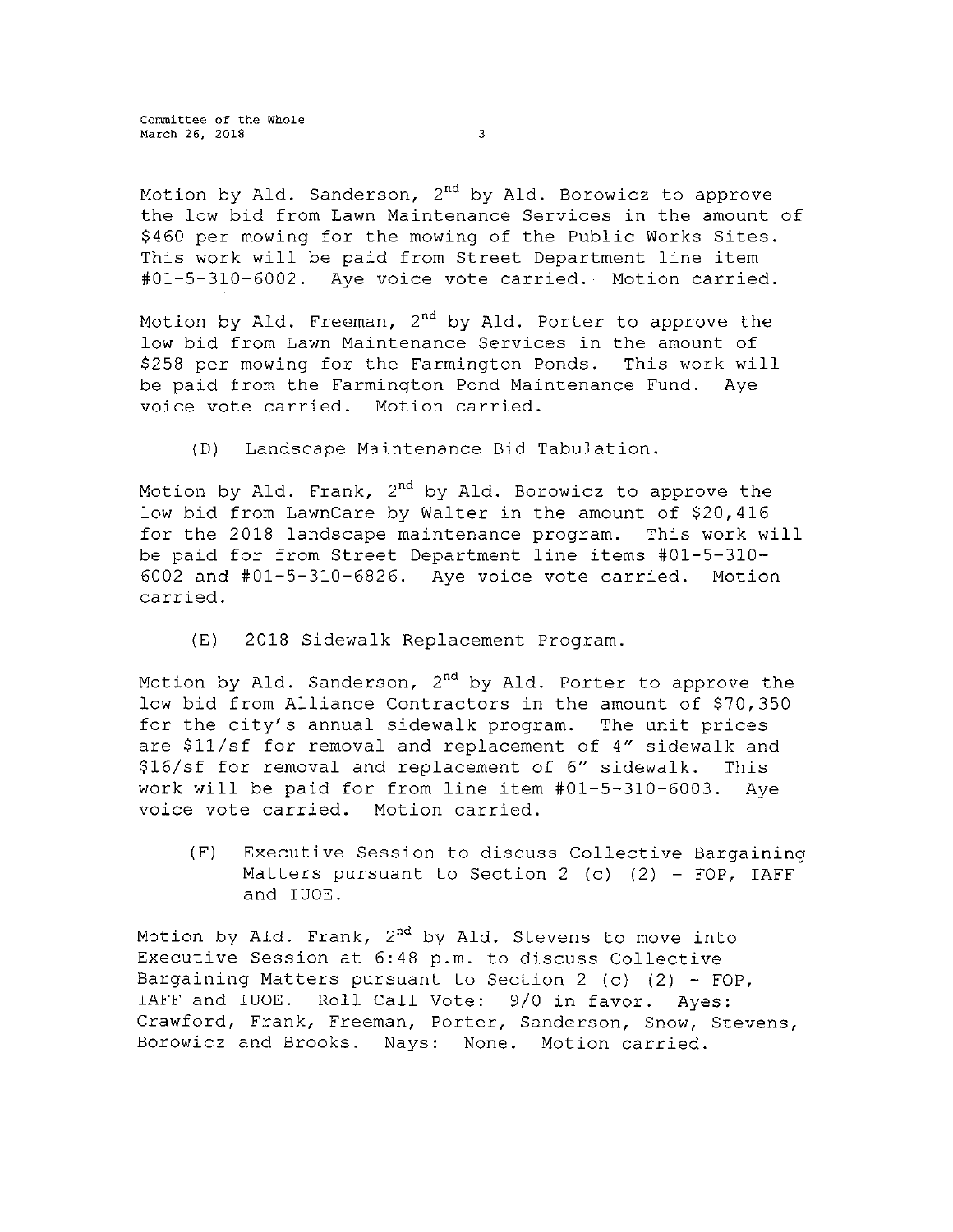Committee of the whole March 26, 2018 4

Motion by Ald. Crawford, 2<sup>nd</sup> by Ald. Porter to move out of Executive Session at 7:46 p.m. Roll Call Vote: 9/0 in favor. Ayes: Frank, Freeman, Porter, Sanderson, Snow, Stevens, Borowicz Brooks and Crawford. Nays: None. Motion carried.

6 . Adjournment :

Motion by Ald. Crawford, 2<sup>nd</sup> by Ald. Sanderson to adjourn meeting at 7:47 p.m. Aye voice vote carried. Motion carried.

Mayor

Attest: City Clerk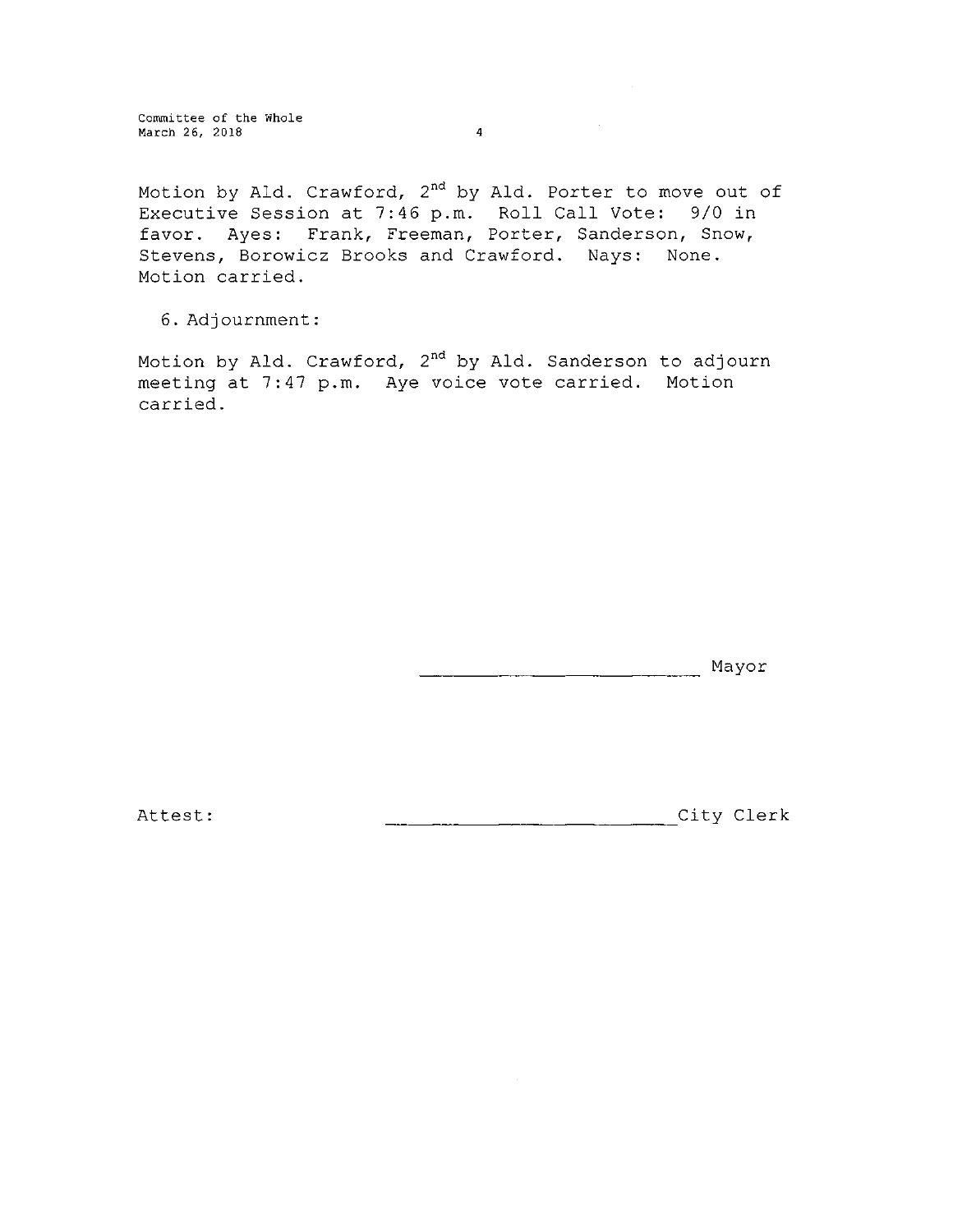#### ORDINANCE #395H

#### AN ORDINANCE AMENDING SECTION 110-221, PARKING VIOLATION PENALTY OF THE CITY OF BELVIDERE MUNICIPAL CODE

NOW, THEREFORE BE IT ORDAINED by the Mayor and City Council of the City of Belvidere, Boone County, Illinois, as follows:

- **SECTION 1:** Section 110-221, Parking Violation Penalty, of the City of Belvidere Municipal Code is amended to read as set forth in the attached Exhibit A which is incorporated herein by this reference.
- **SECTION 2:** If any section, paragraph, subdivision, clause, sentence or provision of this Ordinance shall be adjudged by any Court of competent jurisdiction to be invalid, such judgment shall not affect, impair, invalidate or nullify the remainder thereof, which remainder shall remain and continue in full force and effect.
- **SECTION 3:** All ordinances or parts of ordinances in conflict herewith are hereby repealed to the extent of such conflict.
- **SECTION 4:** This Ordinance shall be in full force and effect from and after its passage and publication in pamphlet form as required by law, which publication is hereby authorized.

Voting Aye: Voting Nay: Absent.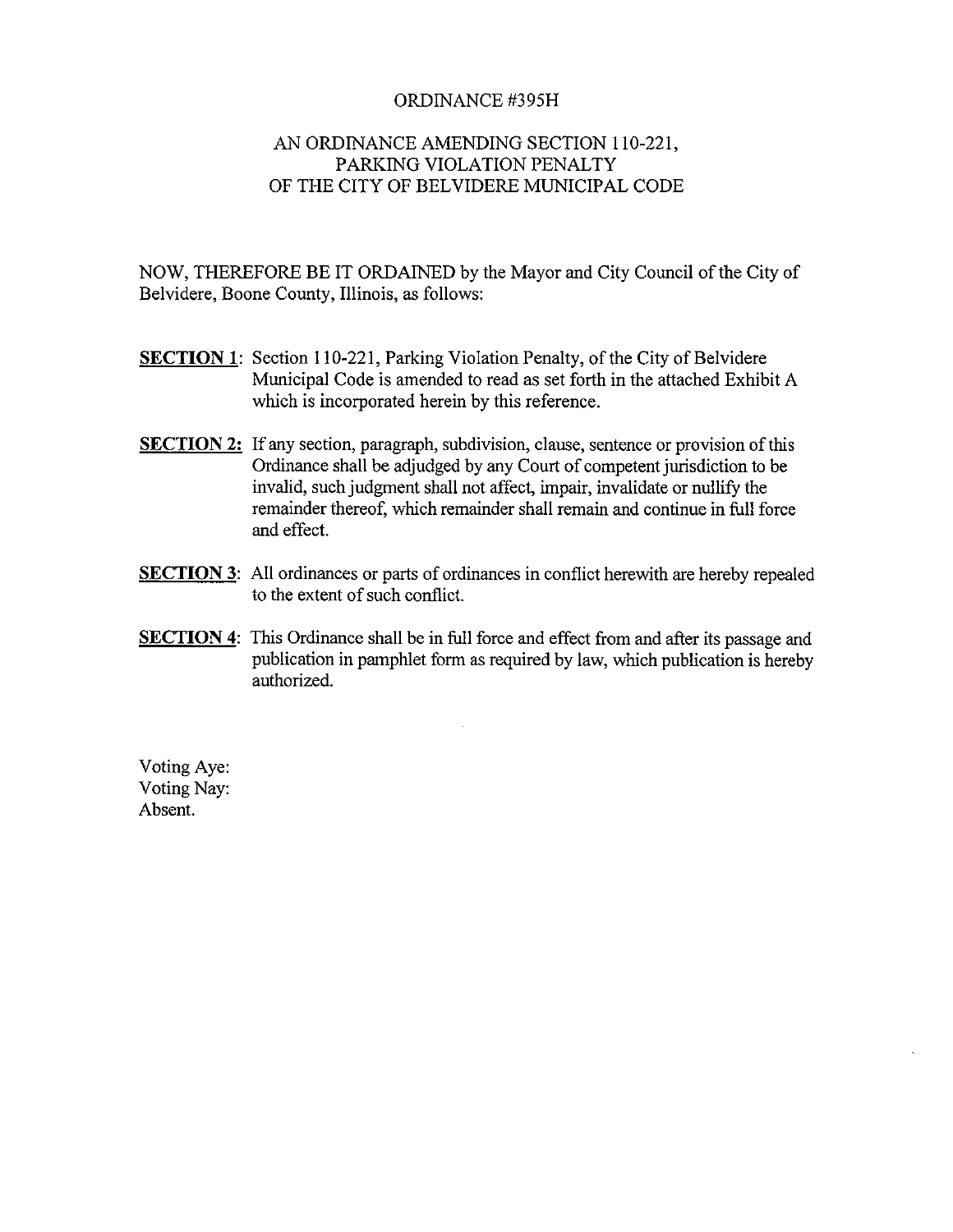Sec. 110-221.- Parking violation penalty.

a) Any person accused of a violation of any provision of this article prohibiting parking of a vehicle in a designated area or restricting the length of time that a vehicle may be there parked, may settle the claim against him for such illegal parking by paying to the police department the sum as described in this subsection:

| <b>Violation</b>                                                                                                      | Settlement                                                                                                                                                                                                                                                                                                                                                                                                                           |
|-----------------------------------------------------------------------------------------------------------------------|--------------------------------------------------------------------------------------------------------------------------------------------------------------------------------------------------------------------------------------------------------------------------------------------------------------------------------------------------------------------------------------------------------------------------------------|
| Overtime parking; parking in<br>loading zone; all other<br>violations of this chapter,<br>except obstructing traffic. | \$25.00 if paid within five days of ticket issuance; \$35.00 if paid after five<br>days but before arrest warrant or notice to appear is issued. An arrest<br>warrant or notice to appear may be issued after ten days following the<br>violation or sooner on the request of the defendant. After a notice to<br>appear is issued the minimum fine shall be as set forth in Section 1-9 of<br>the City of Belvidere Municipal Code. |
| Parking that is obstructing<br>traffic, including all snow<br>removal parking violations.                             | \$50.00 if paid within five days of ticket issuance but before an arrest<br>warrant or notice to appear is issued. An arrest warrant or notice to<br>appear may be issued after five days following the violation or sooner on<br>request of the defendant. After a notice to appear is issued the minimum<br>fine shall be as set forth in Section 1-9 of the City of Belvidere Municipal<br>Code.                                  |

- b) All money so received shall be promptly turned over to the city treasurer to be used in a manner as provided for the disposition of fines for traffic violations.
- c) The police department is authorized to refrain from instituting prosecution for the alleged offense involved in order to effectuate the purposes of this section. However, no such settlement may be made once a complaint has been filed with the circuit clerk.
- d) This section shall not apply to persons parking a vehicle so as to obstruct the entrance or exit to any place where police or fire department apparatus or other emergency equipment is kept or housed, or so as to block any emergency equipment from or emergency entrances to any hospital, nor shall this section apply to any person charged with parking a vehicle so as to entirely obstruct traffic in any street or alley, or parking in such a way as to reduce traffic on an arterial street to one-way traffic only; nor to any person who refuses to move a vehicle illegally parked at the request of any police officer.
- (e) If the vehicle was towed or stored pursuant to section 110-291 et seq., the claim may be settled and compromised only on payment of all storage, towing, notice and other reasonable costs, in addition to the sums specified above.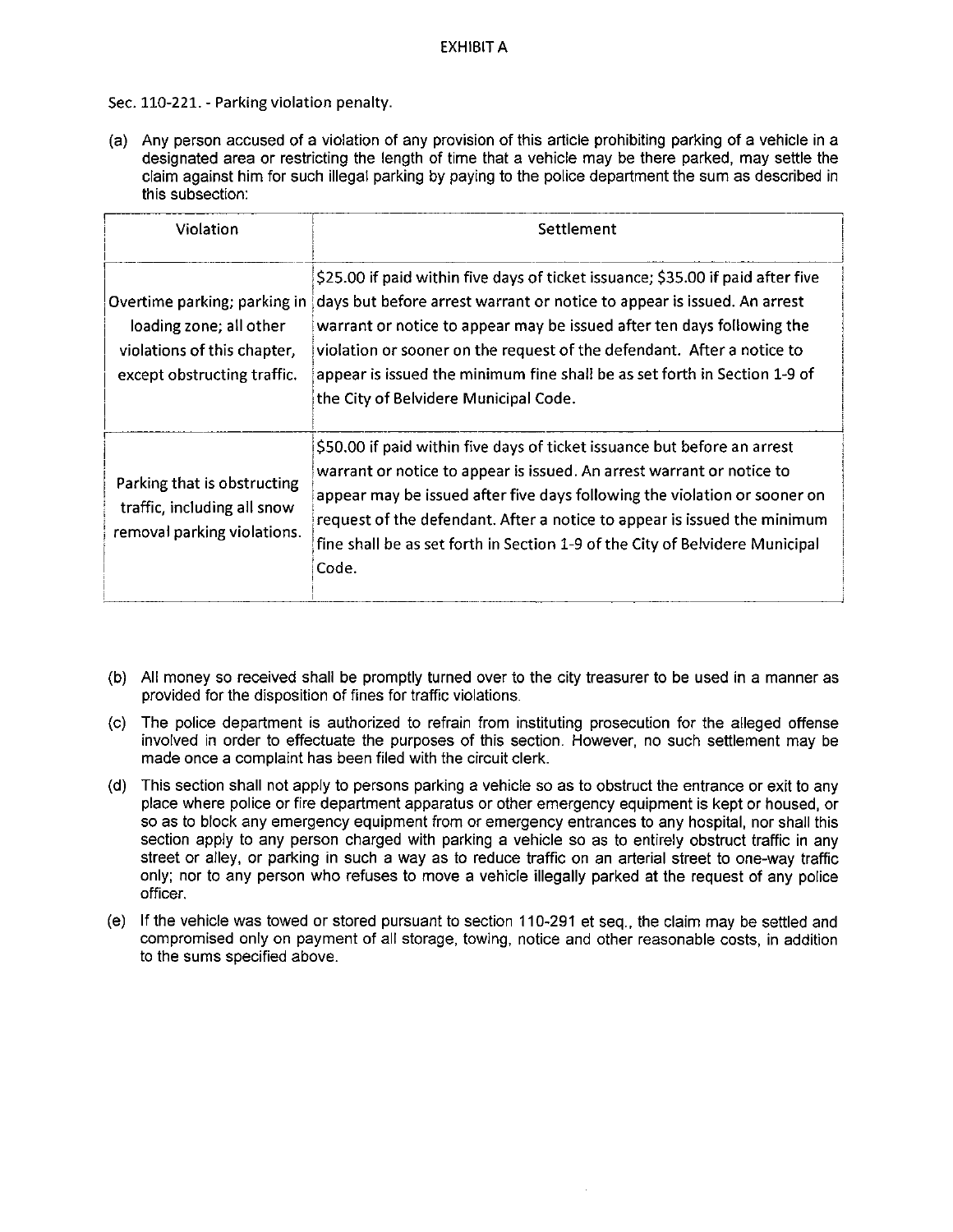#### ORDINANCE #396H

#### AN ORDINANCE AMENDING SECTION 14-452, REGISTRATION FEES OF THE CITY OF BELVIDERE MUNICIPAL CODE

NOW, THEREFORE BE IT ORDAINED by the Mayor and City Council of the City of Belvidere, Boone County, Illinois, as follows:

- SECTION 1: Section 14-452, Registration Fees, of the City of Belvidere Municipal Code is amended to read as set forth in the attached Exhibit A which is incorporated herein by this reference.
- SECTION 2: Appendix A, Fees, of the City of Belvidere Municipal Code is amended to include the fee of \$500.00 per video gaming terminal as set forth in Section 14-452 as follows:

| 14-452 | Video Gaming<br>Terminal Fee    | Clerk | \$500.00 |
|--------|---------------------------------|-------|----------|
|        | (per gaming<br>terminal)<br>--- |       |          |

- SECTION 3: If any section, paragraph, subdivision, clause, sentence or provision of this Ordinance shall be adjudged by any Court of competent jurisdiction to be invalid, such judgment shall not affect, impair, invalidate or nullify the remainder thereof, which remainder shall remain and continue in full force and effect.
- **SECTION 4:** All ordinances or parts of ordinances in conflict herewith are hereby repealed to the extent of such conflict.
- **SECTION 5:** This Ordinance shall be in full force and effect from and after its passage and publication in pamphlet form as required by law, which publication is hereby authorized.

Voting Aye:

Voting Nay: Absent.